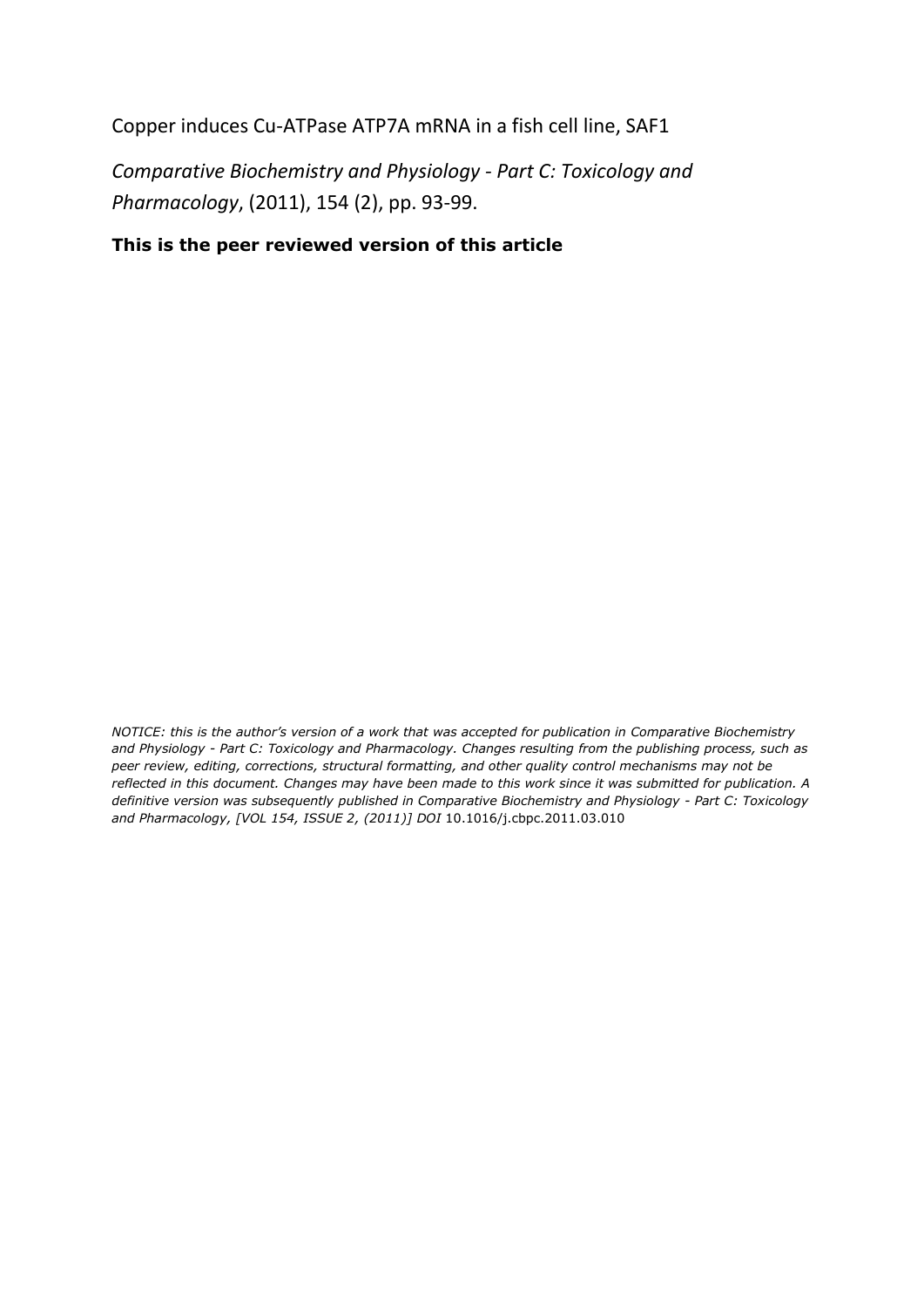# **Copper induces Cu-ATPase ATP7A mRNA in a fish cell line, SAF1.**

**Matteo Minghetti1\*, Michael J. Leaver<sup>1</sup> , John B. Taggart<sup>1</sup> , Elisa Casadei<sup>1</sup> , Meirav Auslander<sup>2</sup> , Moshe Tom<sup>2</sup> and Stephen G. George<sup>1</sup>**

*1: Institute of Aquaculture, University of Stirling, Stirling FK9 4LA, UK.*

*2: Israel Oceanographic and Limnological Research, P.O.B. 8030 Haifa 31080, Israel.* 

\*To whom correspondence should be addressed:

Matteo Minghetti

Institute of Aquaculture

University of Stirling

FK9 4LA

Tel: +44 (0) 1786 467929

Fax: +44 (0) 1786 472133

*E-mail address: matteo.minghetti@stir.ac.uk*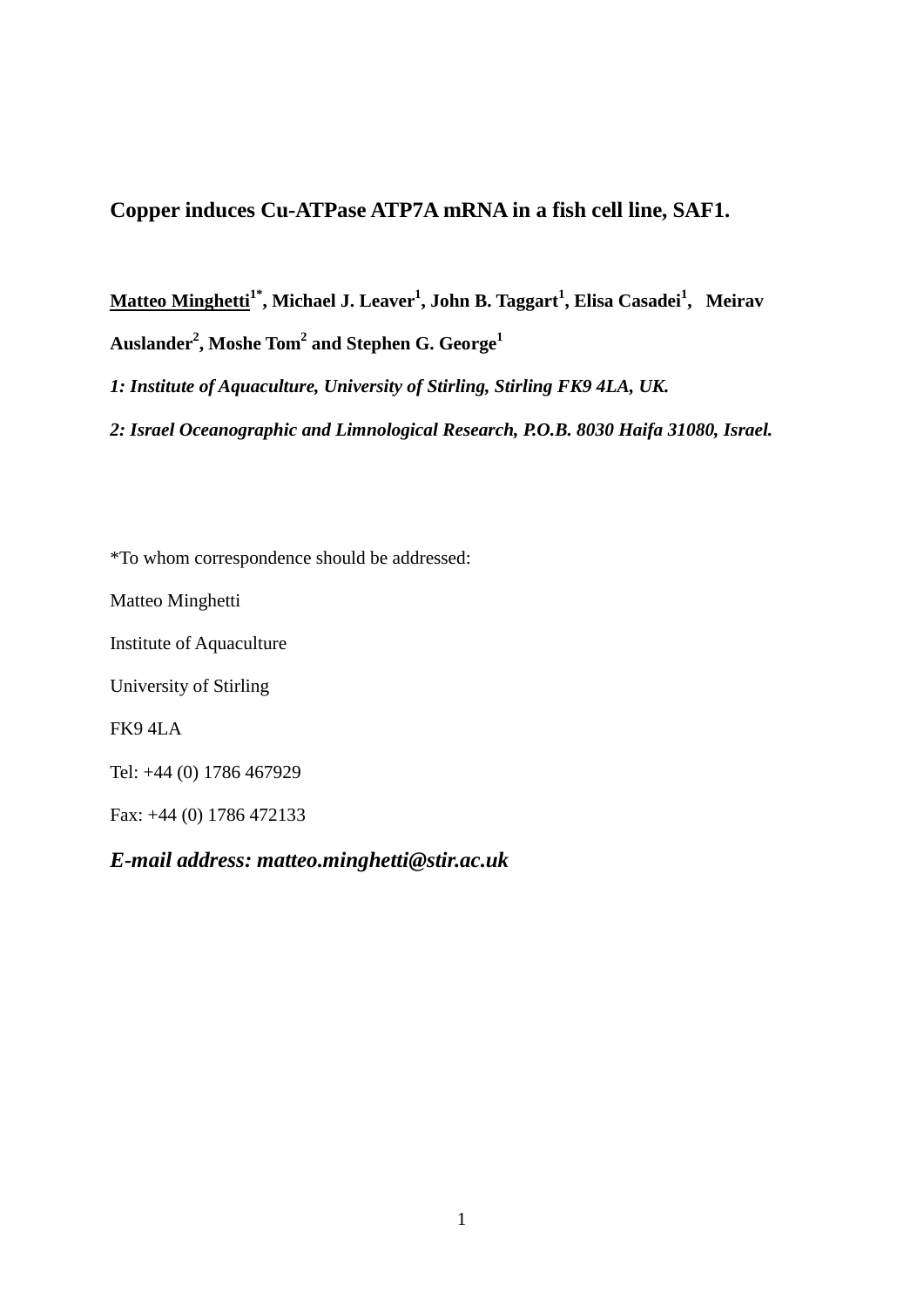### **Abstract**

Copper transporting ATPase, ATP7A, is an ATP dependent copper pump present in all vertebrates, critical for the maintenance of intracellular and whole body copper homeostasis. Effects of copper treatment on *ATP7A* gene expression in fibroblast cells (SAF1) of the sea bream (*Sparus aurata*) were investigated by qRT-PCR and by a medium density microarray from a closely related species, striped sea bream (*Lithognathus mormyrus*). To discriminate between the effects of Cu and other metals, SAF1 cells were exposed to sub-toxic levels of Cu, Zn and Cd. Expression of Cu homeostasis genes copper transporter 1 (*CTR1*), Cu ATPase (*ATP7A*), Cu chaperone (*ATOX1*) and metallothionein (*MT*) together with the oxidative stress markers glutathione reductase (*GR*) and Cu/Zn superoxide dismutase (*CuZn/SOD*) were measured 0, 4 and 24 hours post-exposure by qRT-PCR. Microarray was conducted on samples from 4 hours post Cu exposure. Cu, Zn and Cd increased *MT* and *GR* mRNA levels, while only Cu increased *ATP7A* mRNA levels. Microarray results confirmed the effects of Cu on *ATP7A* and *MT* and in addition showed changes in the expression of genes involved in protein transport and secretion. Results suggest that *ATP7A* may be regulated at the transcriptional level directly by Cu and by a mechanism that is different from that exerteted by metals on *MT* genes.

**Keywords**: Copper; metals; *ATP7A*; *MT*; microarray, qRT-PCR, fish, *Sparus aurata*.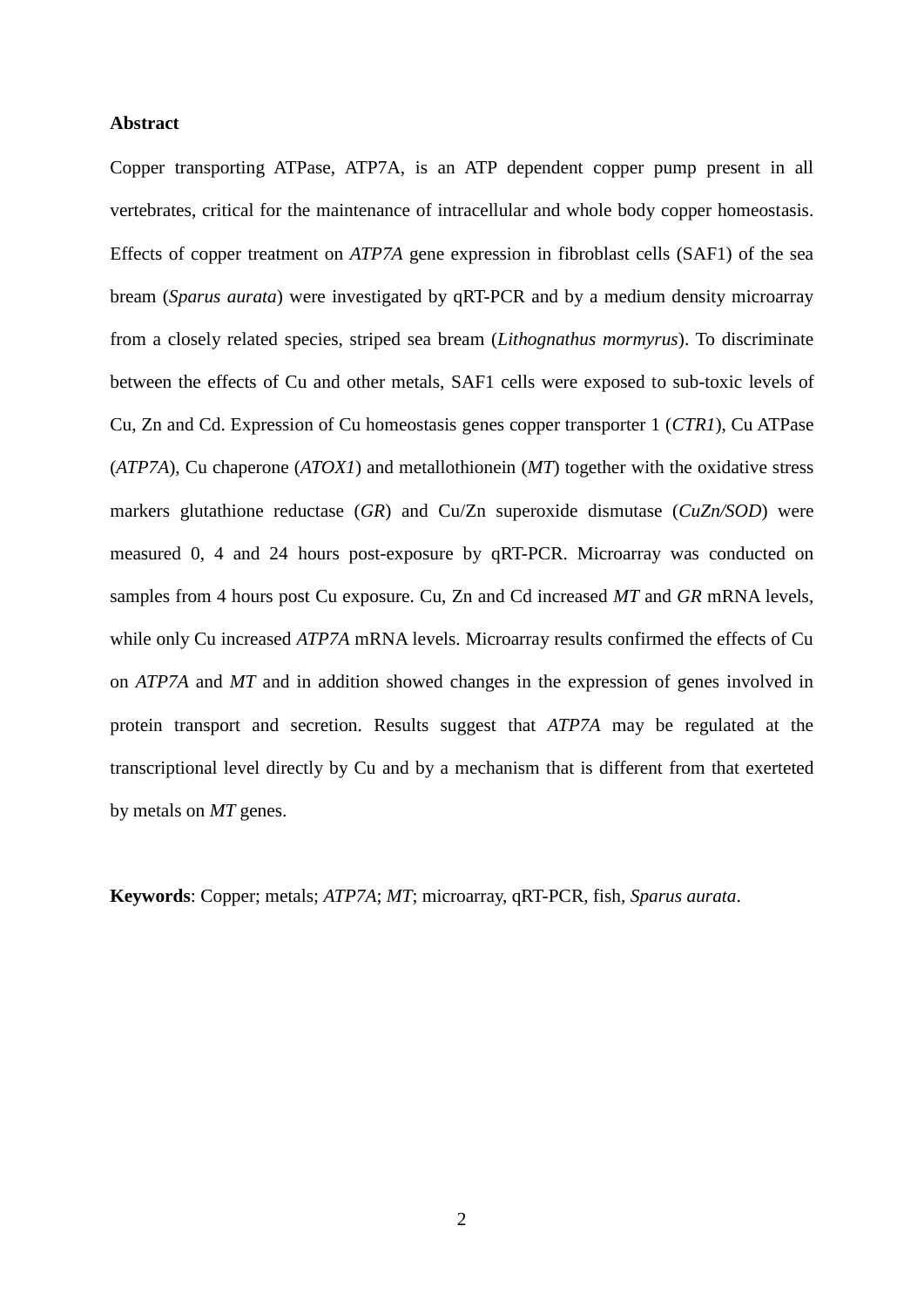## **1. Introduction**

Cu is present as an essential catalytic and structural cofactor in many enzymes involved in diverse vital biological processes including respiration, protection from reactive oxygen species (ROS), development, neurological functions and iron acquisition (Kim et al., 2008). However, free Cu can generate ROS, which cause severe damage to cellular macromolecules (Halliwell and Gutteridge 1984) culminating in apoptotic or necrotic cell death (Krumschnabel et al., 2005). Thus, living organisms have evolved homeostatic systems, in the form of a heirarchical network of Cu-binding proteins, which control Cu cellular uptake, storage, trafficking and excretion. Whilst some proteins involved in these pathways are known in some detail, there are still major gaps in our knowledge of how cellular Cu homeostasis is achieved at the molecular level (Turski and Thiele 2009). Known pivotal proteins in the regulation of cellular Cu homeostasis include the high affinity Cu transporter CTR1, responsible for cellular Cu uptake (Puig and Thiele 2002), and the Cu-ATPases, ATP7A and ATP7B, responsible for delivery of Cu to cupro-enzymes and for excretion of Cu in condition of excess Cu (Lutsenko et al., 2008). Much of the effort investigating molecular mechanisms of Cu homeostasis has been directed toward mammals. In terms of Cu exposure and uptake, fish differ from mammals in one crucial regard; they can absorb Cu by two routes, *via* the gut as in mammals, and also, unlike mammals, *via* the gill. Most research effort in fish has concentrated on the toxicokinetics of Cu, whilst the molecular mechanisms of piscine Cuhomeostasis have so far received much less attention.

Recently we reported the characterization of *CTR1*, *ATP7A* and *ATP7B* from the marine fish, Sea bream (*Sparus aurata*) (Minghetti et al., 2008; Minghetti et al., 2010). *In vivo* experiments showed that the mRNA levels of these transporters were increased or decreased by Cu excess depending upon the route of metal exposure and on the tissue in which they were measured. Thus, after waterborne exposure *ATP7A* and *ATP7B* and markers of metal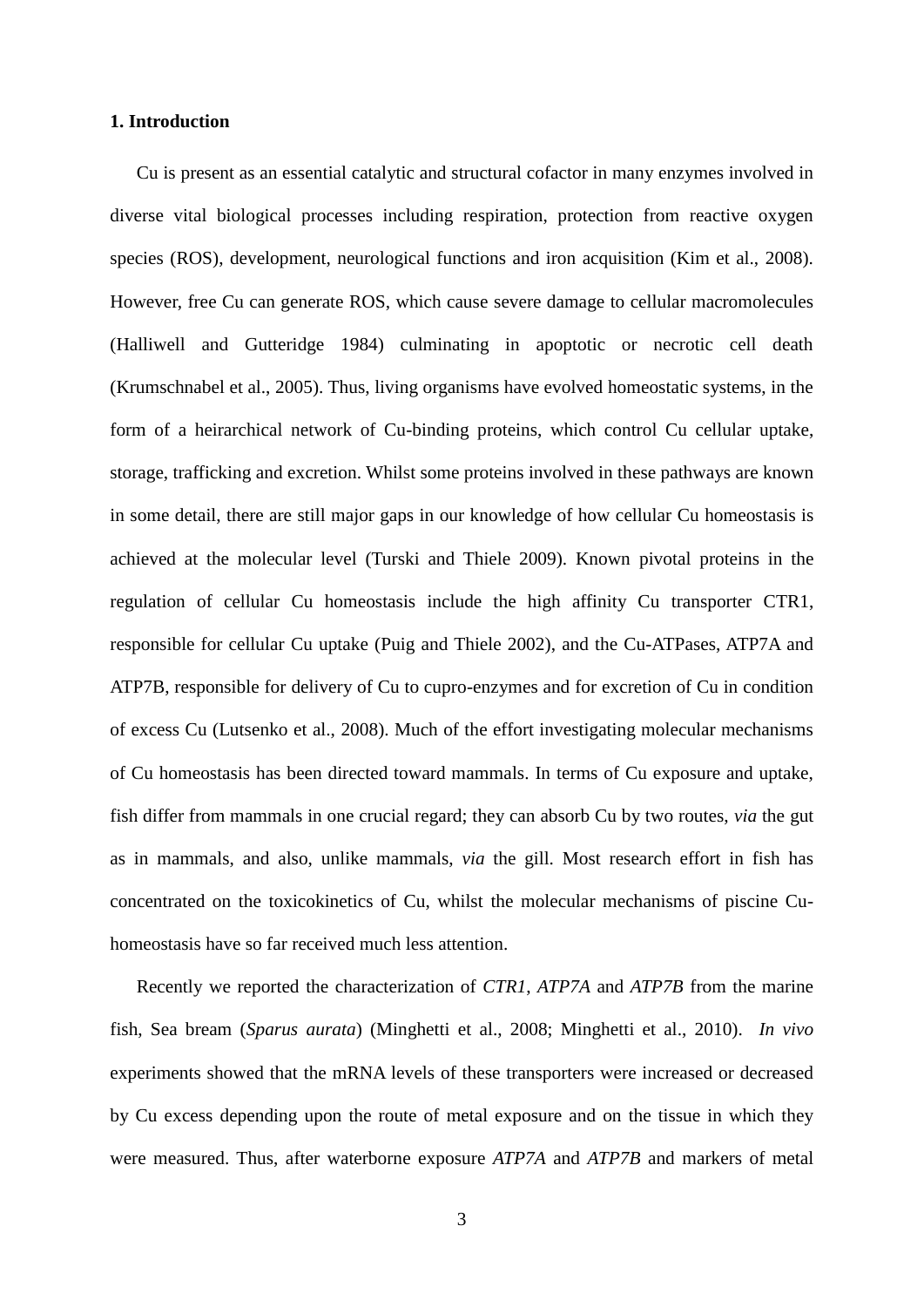toxicity and oxidative stress, *MT* and *GR* respectively, were highly induced in the liver. In contrast, after dietary exposure hepatic *ATP7A* mRNA was reduced (Minghetti et al., 2008; Minghetti et al., 2010). These results suggest that Cu is presented to the liver in a different complex during waterborne and dietary exposure routes in fish, and also indicates potentially complex intracellular sensing and response mechanisms.

In the present study we report the transcriptional responses to sub-lethal Cu exposure in a fibroblast cell line from *Sparus aurata* fibroblast (SAF1) (Bejar et al., 1997), in order to assess its suitability as an *in vitro* system for studying Cu homeostasis and to gain insight into the mechanisms specifically involved in Cu-response in sea bream. We compared the responses of specific Cu-homeostasis and oxidative stress genes after exposure to different metals by quantitative RT-PCR and also carried out an analysis of broader effects by use of a medium density cDNA microarray from a closely related fish species, the striped sea bream (*Lithognathus marmoratus*).

## **2. Materials and Methods**

### *2.1 SAF1 cell culture*

The established cell line SAF1 (Bejar et al., 1997) was routinely propagated and maintained at 25˚C in Leibovitz's L-15 with GlutaMAX™-l supplemented with kanamycin (100 µg/ml), penicillin G (50 U/ml), streptomycin (50 µg/ml) and 10% of fetal bovine serum (FBS). All components were purchased from Gibco®/Invitrogen, UK. Prior to experimental seeding procedures, viable cells were counted using trypan blue exclusion dye  $(0.4\%$ ; Sigma, UK) using a standard Neubauer haemocytometer (0.1 mm).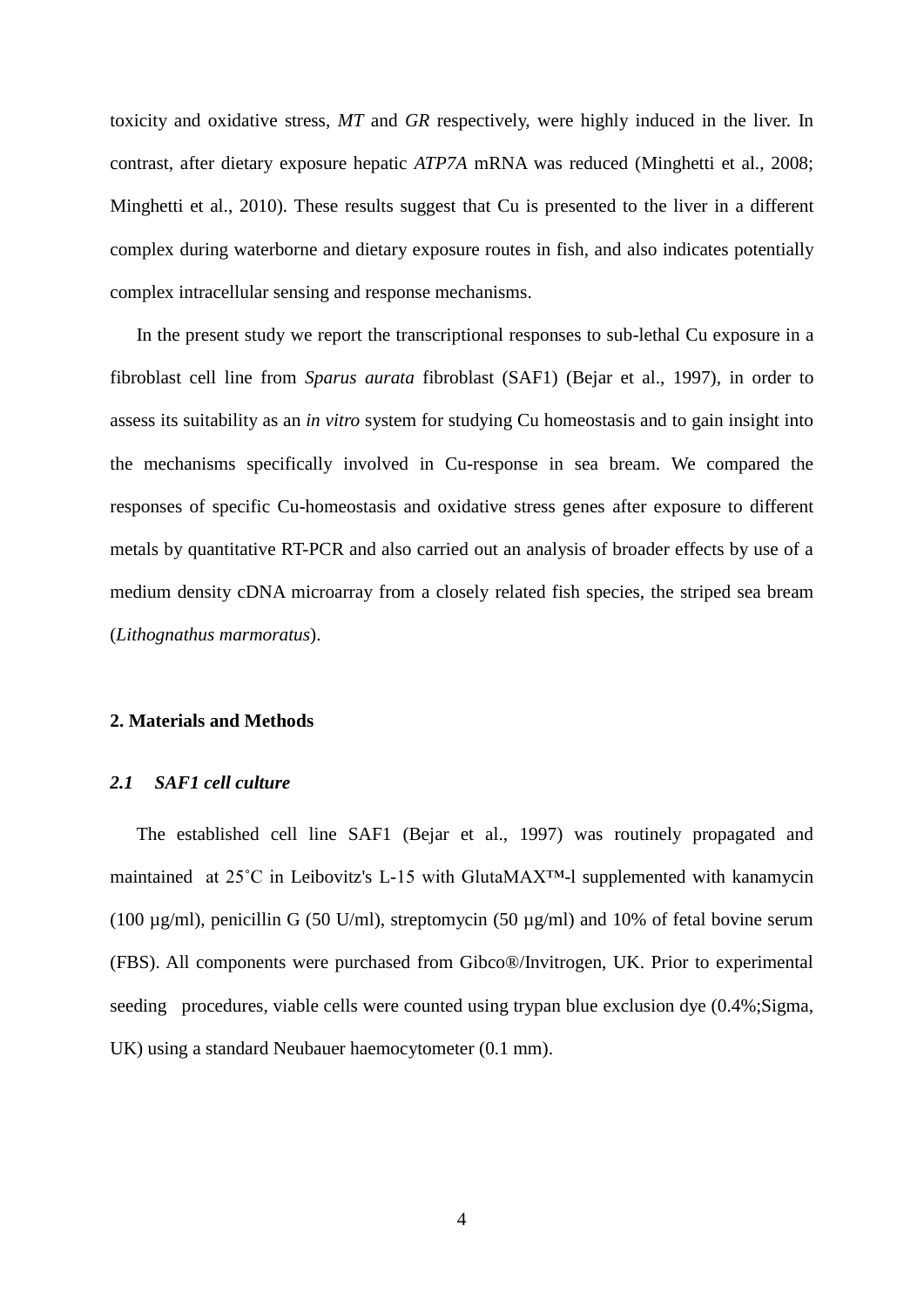# *2.2 Cytotoxicity assays*

To determine the dose-response of Cu in SAF1 cells, measures of cell death and cell viability were performed in 96 well culture micro-plates. Cell death was estimated by determining the total protein per well using the kenacid blue (KB) dye binding assay (Clothier et al., 2006). Cell viability was determined colorimetrically using the neutral red (NR) assay (Borenfreund and Puerner 1985).

SAF1 cells were plated in sealed 96-well plates at  $1\times10^4$  cells/well which gave satisfactory absorbance values in the cytotoxicity assays and avoided overgrowth of cells.  $CuSO<sub>4</sub>$ .5H<sub>2</sub>O (Sigma, UK) and  $CdCl<sub>2</sub>.2H<sub>2</sub>O$  (Sigma, UK) were dissolved in purified water, filtered with 0.45 µm filter units (MILLEX®-HV, MILLIPORE, UK) and added to medium at one tenth volume to give final concentrations ranging form 0.01 mM to 2.5 mM. Growth medium was replaced with metal-containing growth medium 24 hours (h) after seeding and assays were conducted after 24 h exposure. The dose response curve was plotted and the effective concentration causing a 50% (EC50) decline in viability was determined using Sigma plot software version 11.

### *2.3 Metal exposure*

SAF1 cells were plated in sealed 6-well plates at a density of  $0.5 \times 10^6$  cells/well resulting in 80-90% confluency after 24 h. 24 h post-seeding cells were exposed to 25  $\mu$ M Cu, 10  $\mu$ M Cd or 100  $\mu$ M Zn and samples were taken at 0, 4 and 24 h. Each time point/metal exposure was represented in four biological replicates (different wells) for qRT-PCR. Samples for microarray analysis (6 wells) were taken at 4 h from controls and from Cu-treated cells (3 replicate were obtained combining 2 wells from the 6 wells control and treated plate). Based on cytotoxity curves and previous reports, metal treatment concentrations were selected to minimise the possibility of acute cellular toxicity, whist retaining the probability of eliciting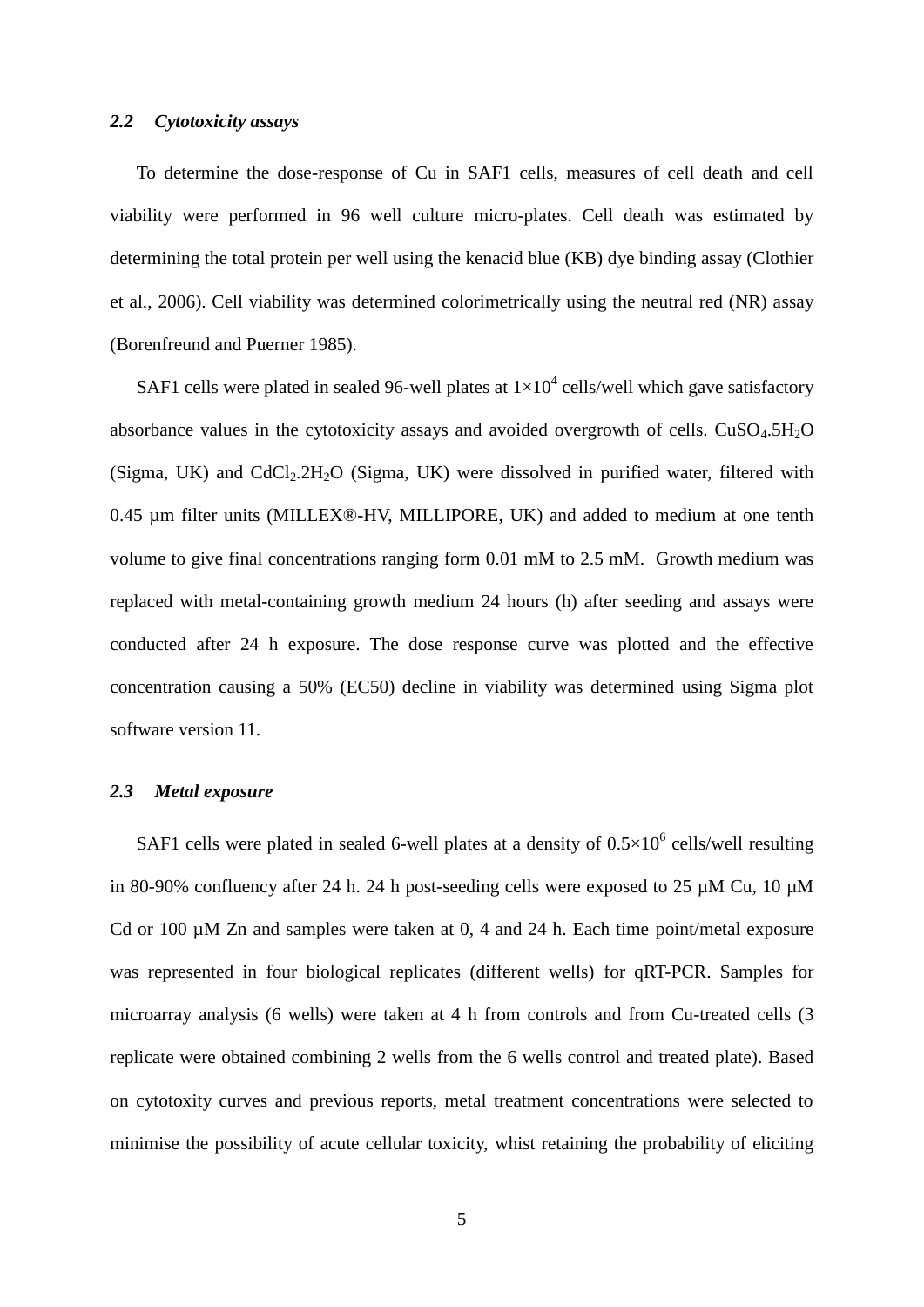physiological responses. . Thus, SAF1 exposed to 25 µM Cu after 24 h showed 95 % viability by NR assay. SAF1 exposed to 10 µM Cd for 24 h showed 73 % cell viability. This compares to a sub-toxic Cu level of 20 µM for trout hepatocytes (Denizeau and Marion 1989) and a Cd level which has previously been shown to induce MT (Kling and Olsson 2000). Zinc cytotoxicity was not performed on SAF1 cells, however, previous studies on a variety of other fish cell lines grown on the same medium used in this experiment (Lebovitz supplemented with 10% FBS) showed an extremely high EC50 ( $\sim$  1500  $\mu$ M ZnCl<sub>2</sub>) (Muylle et al., 2006). The level of 100  $\mu$ M Zn was chosen based on previous results showing this amount caused maximal MT promoter induction in rainbow trout cells (Mayer et al., 2003).

### *2.4 Striped sea bream liver cDNA microarray*

The 4608 cDNAs which were used to construct the array were isolated from libraries constructed from the livers of striped sea bream (*Lithognathus marmoratus*) exposed to a variety of toxic compounds, and represent 1886 distinct contigs (GEO NCBI, GPL5351; (Auslander et al., 2008). Contigs were annotated by comparison to Genbank using TBLASTX, BLASTX and BLASTN as implemented by BLAST2GO.

The relative efficiency of cross-species hybridization between striped sea bream and gilthead sea bream was previously shown to be 80.5% and demonstrated the validity of using this array as a tool to measure gene expression in *Sparus aurata* (Cohen et al., 2007).

### *2.5 Total RNA extraction and cDNA synthesis*

After exposure, cells were washed twice with 1 ml of PBS per well. Then, the cell monolayer was scraped from each well in 0.5 ml of PBS, transferred into a sterile Eppendorf tube and centrifuged at 3000 g for 10 min. PBS was then aspirated off and 0.5 ml of TRI Reagent® RNA extraction buffer (Sigma, UK) was added. Total RNA was extracted following the manufacturer's instructions. Four biological replicates (different wells) were taken for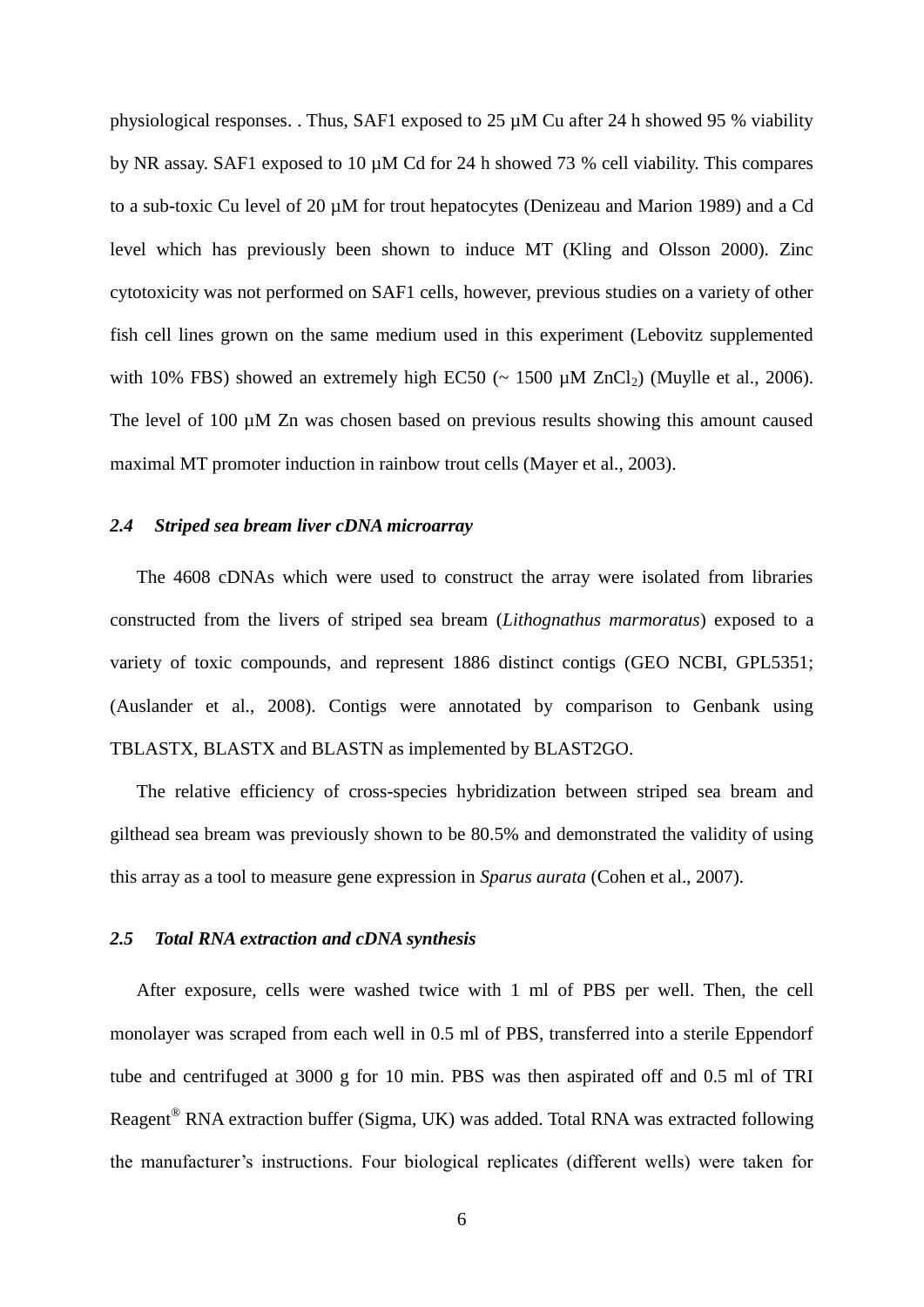qRT-PCR. For microarray analysis RNA was extracted from 6 wells and 3 RNA samples, each containing material from two wells was generated. RNA quantitation and quality checks (28S rRNA and 18S rRNA integrity, and absence of significant quantities of contaminating DNA) were determined with a ND-1000 Nanodrop spectrophotometer (Labtech Int., UK) and by gel electrophoresis in 1% agarose respectively. cDNA for quantitative PCR was synthesised using 1 µg of total RNA, 2 µM of anchored oligo  $dT_{20}$ , 500 µM dNTPs, 200 units of SuperScript<sup>TM</sup> II RT reverse transcriptase (Invitrogen, UK) in a final volume of 20 µl. Reactions were incubated for 60 min at 42 °C followed by 70 °C for 15 min.

# *2.5.1 RNA amplification for microarray analysis and labelling*

Five hundred ng of total RNA from each of the three vehicle and three Cu-treatments was amplified using the Amino Allyl MessageAmp™ II aRNA Amplification kit (Ambion, UK). The resulting aRNA was purified from unincorporated dNTPs, salts, enzymes and inorganic phosphate labelled using gel filtration micro-spin columns (as provided in the Ambion kit). Each test RNA (vehicle and Cu-treated) was labelled with Cy3 and a pool of equal amounts of aRNA from all samples was labelled with Cy5. Dye solutions were prepared fresh, by resuspending a tube of dye from a Cy3 or Cy5 Monoreactive Dye Kit (product code PA23001 or PA25001 respectively, GE Healthcare; UK) in 70 µl of ultrapure dimethyl sulphoxide (DMSO; Sigma UK). A total of 1.2 µg aRNA was resuspended in 5 µl of  $2\times$  coupling buffer  $(0.1 \text{ M } \text{NaHCO3}, \text{pH } 9.0; \text{Sigma}, \text{UK})$  and added to an equal volume  $(5 \mu l)$  of resuspended dye. Following gentle mixing the solution was incubated for one hour in the dark at 25°C. To remove unincorporated dye, labelled aRNA samples (10 µl total volume) were purified using spin columns (illustra AutoSeq™ G-50, GE Healthcare, UK). Dye incorporation and labelled aRNA quality was assessed by separating 0.5 µl of the purified samples on a 1% agarose gel and visualising fluorescent products on a Typhoon scanner (GE Healthcare, UK). Labelled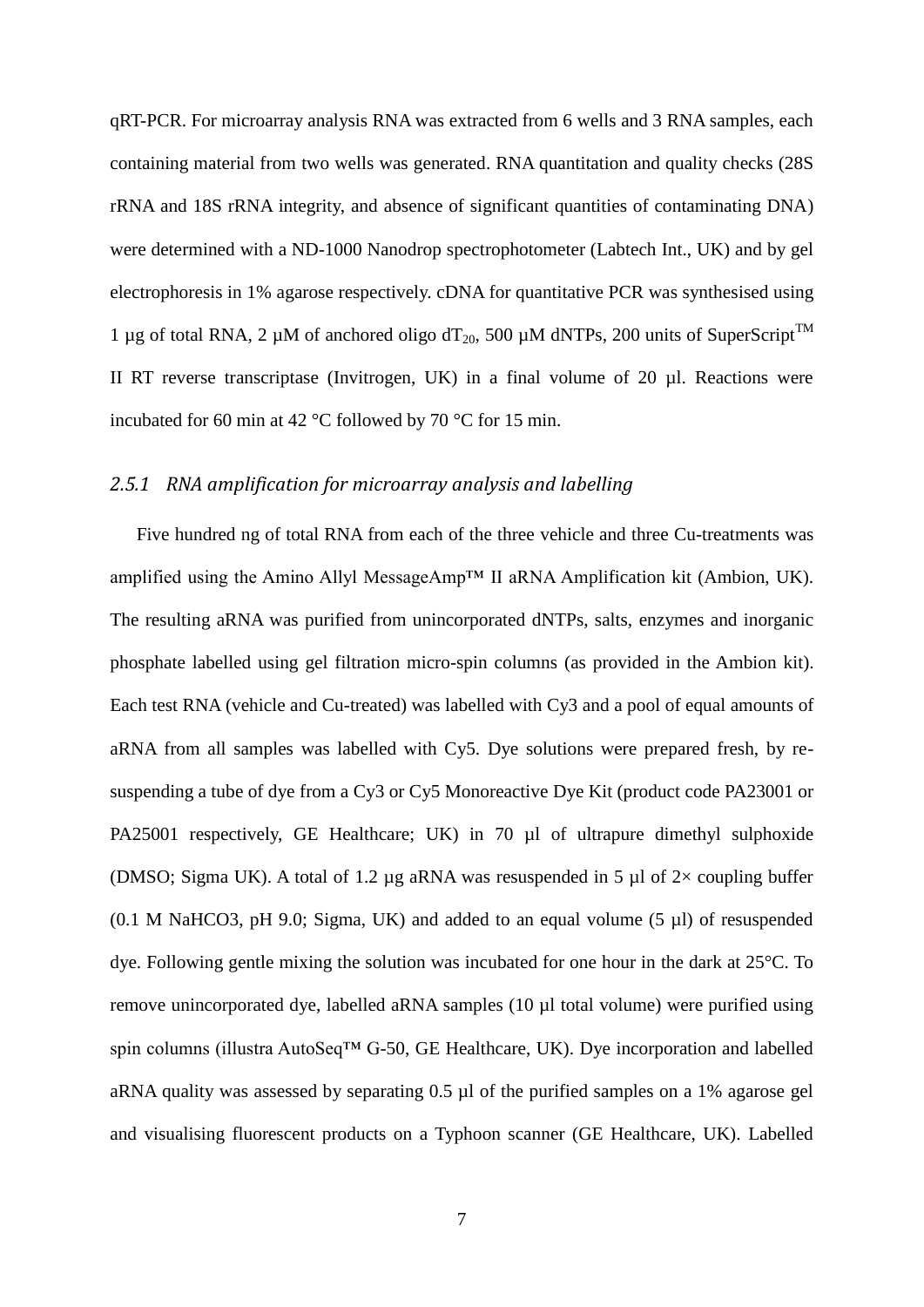aRNA samples were simultaneously quantified for both aRNA and for dye incorporation by nanodrop spectrophotometry. Samples were stored at -70°C until required.

### *2.6 Quantitative RT- PCR*

Primers for qRT-PCR were designed using PrimerSelect 6.1 (DNASTAR, USA), and all target sequences and database accession numbers for sequences from which the primers were designed are provided in Table 1. All primers were optimised to anneal at 60 ˚C. Target sequences were selected for qRT-PCR after identifying *S. aurata* database entries with >95% identity to the *L. mormyrus* features (ESTs) of interest (GEO ncbi database, GPL5351; Auslander et al. 2008) as determined by BLASTN. This was considered to a minimum requirement for the selection of PCR primers which were specific for *S. aurata* homolgues of *L mormyrus* ESTs.

| Gene name            | Forward primer $5 \rightarrow 3$ | <i>Reverse primer</i> $5 \rightarrow 3$ | GeneBank ID* |
|----------------------|----------------------------------|-----------------------------------------|--------------|
| CTR <sub>1</sub>     | cgggtctgctcatcaacaccc            | tgtgcgtctccatcagcaccg                   | AJ630205     |
| <i>ATOXI</i>         | gtgtgagggttgttcaggagc            | gagaacttccacgtctttgtcg                  | AJ966735     |
| ATP7A                | gatgttgagttggtgcagaggg           | ggttaatggagcctgcgatc                    | GQ200817     |
| ATP7B                | cgctggcctcgtgcttcaacc            | cgacgaccgcaggcttctcattt                 | GQ200818     |
| MТ                   | geteetgeaeeteetgeaag             | gggtcacacacaggcgccat                    | U58774       |
| CuZn/SOD             | ccatggtaagaatcatggcgg            | cgtggatcaccatggttctg                    | AJ937872     |
| <b>GR</b>            | caaagcgcagtgtgattgtgg            | ccactccggagttttgcatttc                  | AJ937873     |
| $\beta$ -Actin       | gaccaactgggatgacatgg             | gcatacagggacagcacagc                    | X89920       |
| <b>GAPDH</b>         | tgcccagtacgttgttgagtccac         | cagaccctcaatgatgccgaagtt                | DQ641630     |
| $EFI\alpha$          | catggttgtggagcccttct             | tcctgcacgaccattcatttc                   | AF184170     |
| saCoxI               | ttcgctattatggctggctttgtc         | agggtgtatgcatcggggtagtc                 | DQ248312     |
| lmClq                | cacgcaattgagggagcaggtttc         | gcggcgacagaggcagagatttat                | DQ849914     |
| $sa$ -Trap- $\alpha$ | aattgctgctgcttttcctg             | atcggcgtcatcttcgtctcct                  | FM150285     |
| $sa$ -Trap- $\gamma$ | gaggcgacgatgacgagaac             | cccgcaaggagaaagacgag                    | AM964008     |

**Table 1. Primers used for qRT-PCR.**

For qRT-PCR reaction all primers were used at 300 nM with one fortieth of the cDNA synthesis reaction (5 μl of a 1:10 dilution) and 10 µl of SYBR-green qRT-PCR mix (ABgene, UK) in a total volume of 20 µl. Reactions were run in a Techne Quantica thermocycler.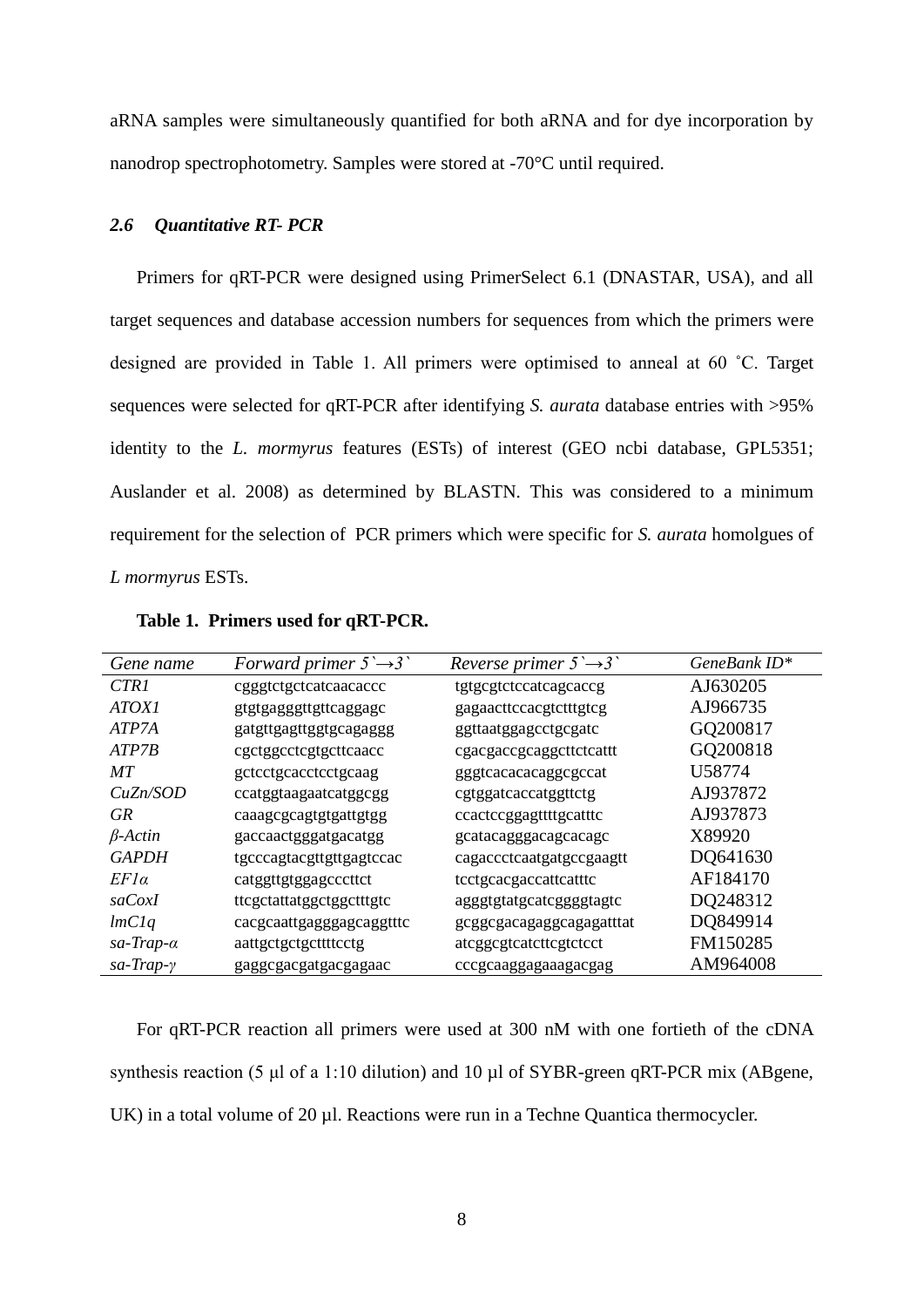A number of qRT-PCR quality and efficiency checks were performed. The amplification efficiency of each primer set was measured by testing against a serial dilution of standard cDNA template. Primers with <90% efficiency were rejected. Random selection of qRT-PCR products were visualized by agarose gel electrophoresis to check that a single product was amplified, and these PCR products were sequenced to confirm identity.

Quantification was achieved, where possible, by a parallel set of reactions containing standards consisting of serial dilution of spectrophotometrically determined, linearised plasmid containing sea bream CTR1, ATP7A, ATP7B, ATOX1, MT, GR, CuZn-SOD, β-actin, GAPDH and EF1α cDNA sequences. Normalisation of copy number across biological samples was achieved by using the geometric mean expression of two reference genes (βactin and EF1α) as determined by geNorm software (Vandesompele et al., 2002). Statistical analysis was performed using the Minitab v.15.1 statistical software package (Minitab Inc., USA). Data was first assessed for normality with the Kolmogorov-Smirnov test and for homogeneity of variances by Bartlett's test and examination of residual plots. Sample data were natural-log transformed to improve normality. However row data figures are presented as mean  $\pm$  SD. Sample data were analysed by full factorial two way analysis of variance (ANOVA) where time and treatments were the fixed factors. Post hoc multiple comparisons were applied using Tukey's test (Zar 1999). A significance of  $p<0.05$  was applied to all statistical tests performed. In addition, to enable comparison with fold expression changes estimated by microarray analysis, qRT-PCR expression levels relative to untreated controls were calculated using the relative expression method described by Pfaffl et al., (2002). Thus, statistically significant differences between control samples and treated samples were evaluated in group means by randomization test using REST software. Differences were considered to be significant at  $P \le 0.05$ . The changes in expression levels of *ATP7A* and *MT*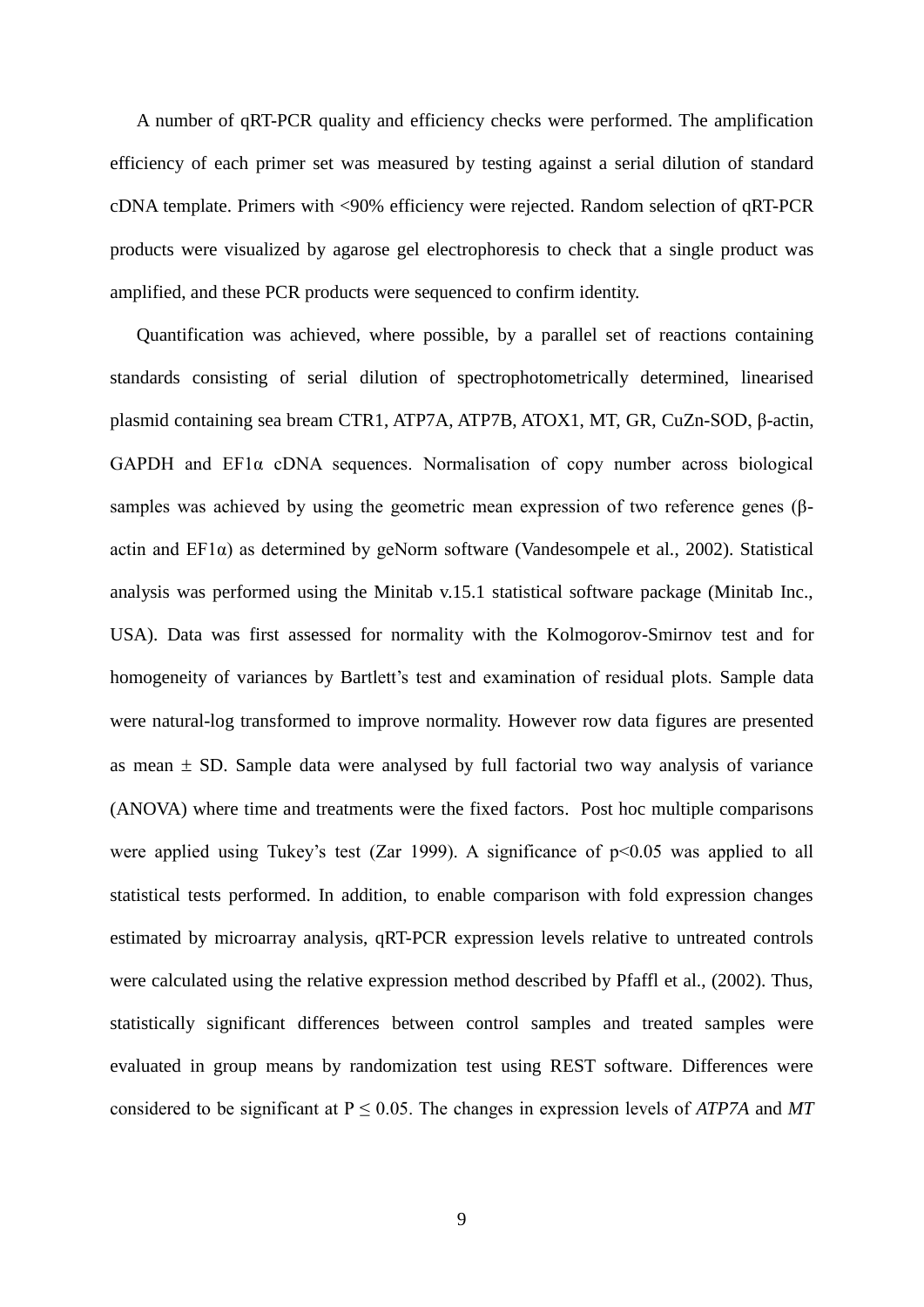mRNAs across treatments were similar after both relative and absolute quantification methods were applied.

### *2.7 Hybridization protocol and analysis*

All 6 microarray hybridisations were carried out at the same time. Pre-hybridisation consisted of washing slides in purified Milli-Q water three times for 30 seconds, then transferring into pre-hybridization solution  $(5 \times SSC, 0.2\% SDS$  and 1.5% BSA, Sigma, UK) and incubating at 50˚C for 2 hours. Following pre-hybridisation slides were immediately washed in warm filtered water for 30 seconds  $(x, 3)$ . Then slides were dried by centrifugation  $(500 \times g)$  for 5 min) and loaded into a Lucidea Semi-automatic hybridisation system (GE Healthcare, UK).

Appropriate Cy3 and Cy5 labelled samples (7-9 μl, 150-250 ng cDNA, 16-30 pmol) were combined in a PCR tube and water was added to a final volume of 25 μl. These samples were then denatured at 95˚C for 3 min and immediately added to hybridisation buffer equilibrated at 60˚C. The hybridization buffer consisted of 170 μl of 50% UltraHyb solution (Ambion, UK),  $2 \times$  SSC, pH 7.0, 1 mg mL<sup>-1</sup> poly(A) (Sigma, UK) and 0.5 mg mL<sup>-1</sup> herring sperm DNA (Sigma, UK). Arrays were hybridised for 18 h at 45˚C, with a programmed mixing step every 15 min. Slides were then automatically washed with  $2 \times$  SSC, 0.5% SDS for 10 min at 60°C. After hybridisation slides were washed manually as follows: two washes in  $0.3 \times$  SSC,  $0.2\%$ SDS for 5 min each at 42°C; followed by three washes in  $0.2 \times$  SSC for 3 min each at 42°C. The slides were finally dried by centrifugation, before being scanned.

Hybridised slides were scanned at 10 µm resolution using a Perkin Elmer ScanArray Express HT scanner. The detected fluorescence was adjusted for each slide by altering both laser power (80-90%) and photo-multiplier tube (PMT) (80-90%) to ensure that maximum number of features was within the linear range of detection, and that the intensity ratio of the Cy3 and Cy5 signals was close to one. BlueFuse software (BlueGnome) was then used to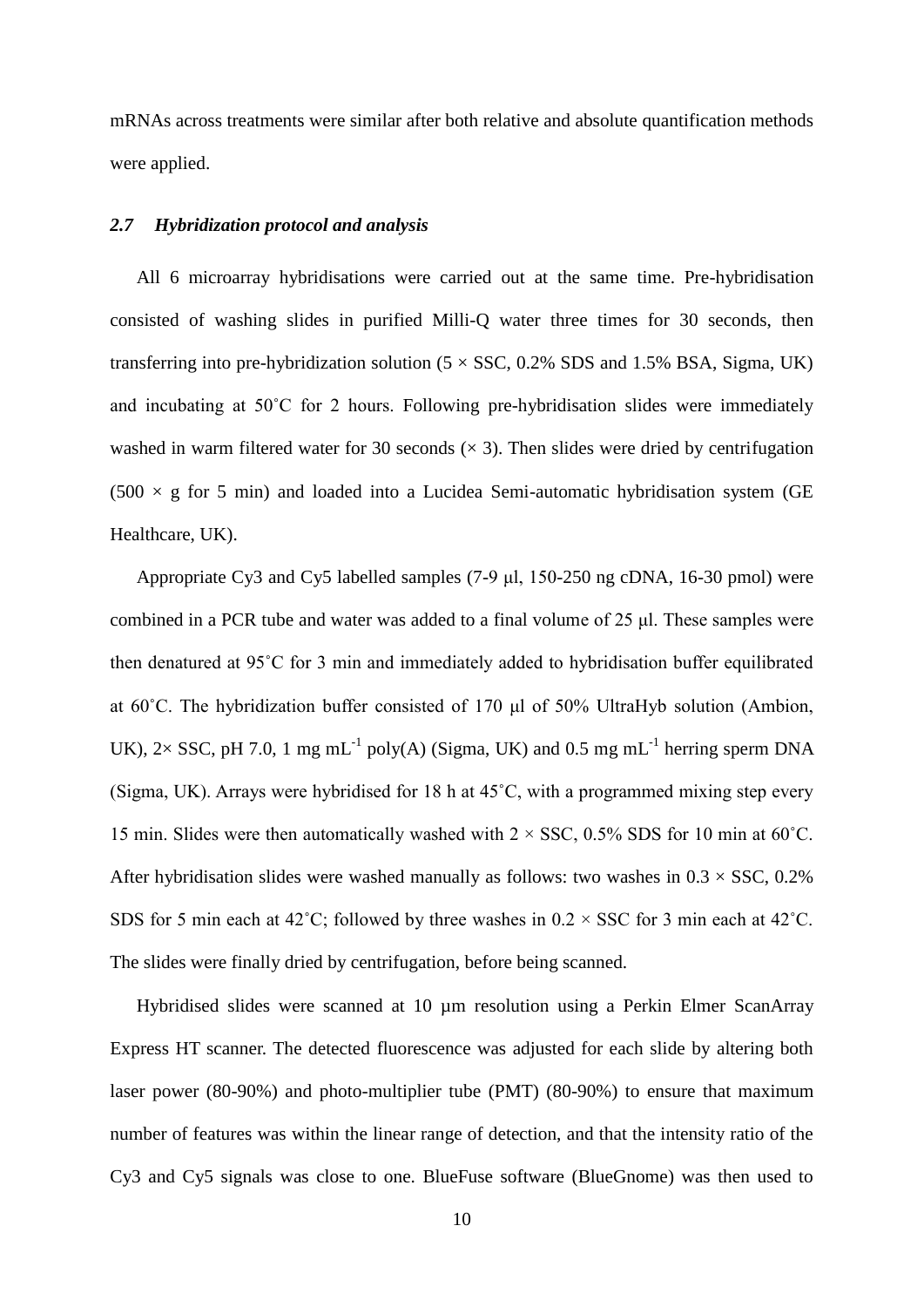identify features and quantify the fluorescent signal from scanned images. Abnormal hybridization signals were flagged and omitted from subsequent analyses. Similarly all positive and negative control features were removed prior to implementation of transformation and normalisation procedures. Linear intensity values from duplicate features were combined ('fused'; BlueFuse proprietary algorithm). The fused data were then imported into Genespring GX version 7.3.1 (Agilent Technologies). Within Genespring all linear intensity values less than 0.01 were set to 0.01, to remove any potentially confounding negative values. Then a 'per spot per chip' intensity dependent (Lowess) normalisation was undertaken (40% of data used for smoothing). Data were subsequently filtered using a BlueFuse spot confidence value  $> 0.1$  in four or more slides and BlueFuse spot quality of  $>$ 0.4 in four or more slides. Array features which formed contigs were treated as within-chip replicates. This gave a final list of 1625 features which were available for statistical analysis. ANOVA (t-test) was used to compare controls and Cu exposed groups and statistical significance was set to  $p < 0.05$ .

# **3. Results**

### *3.1 Cytotoxicity assays*

The cytotoxicity assays results are shown in Figure 1. The NR assay which is a functional assay was more sensitive than the KB clonal assay which determined total cell protein (hence cell numbers). SAF1 cells exhibited toxic effects after 24 h of exposure at 0.1 mM Cu, cell viability dropped to 80% (NR) (EC50 0.556 mM Cu) and total protein to 89 % (KB) (EC50 1.309 mM Cu). Thus 24 h exposure to 0.25 mM Cu was used subsequently as a sub toxic level of exposure since 95% of the cells were viable (NR) and 100% of total cell protein was stained (KB). SAF1 cells showed higher sensitivity to Cd than to Cu. With 0.01 mM Cd (the lowest Cd concentration tested) after 24 h of exposure cell viability was reduced to 73% (NR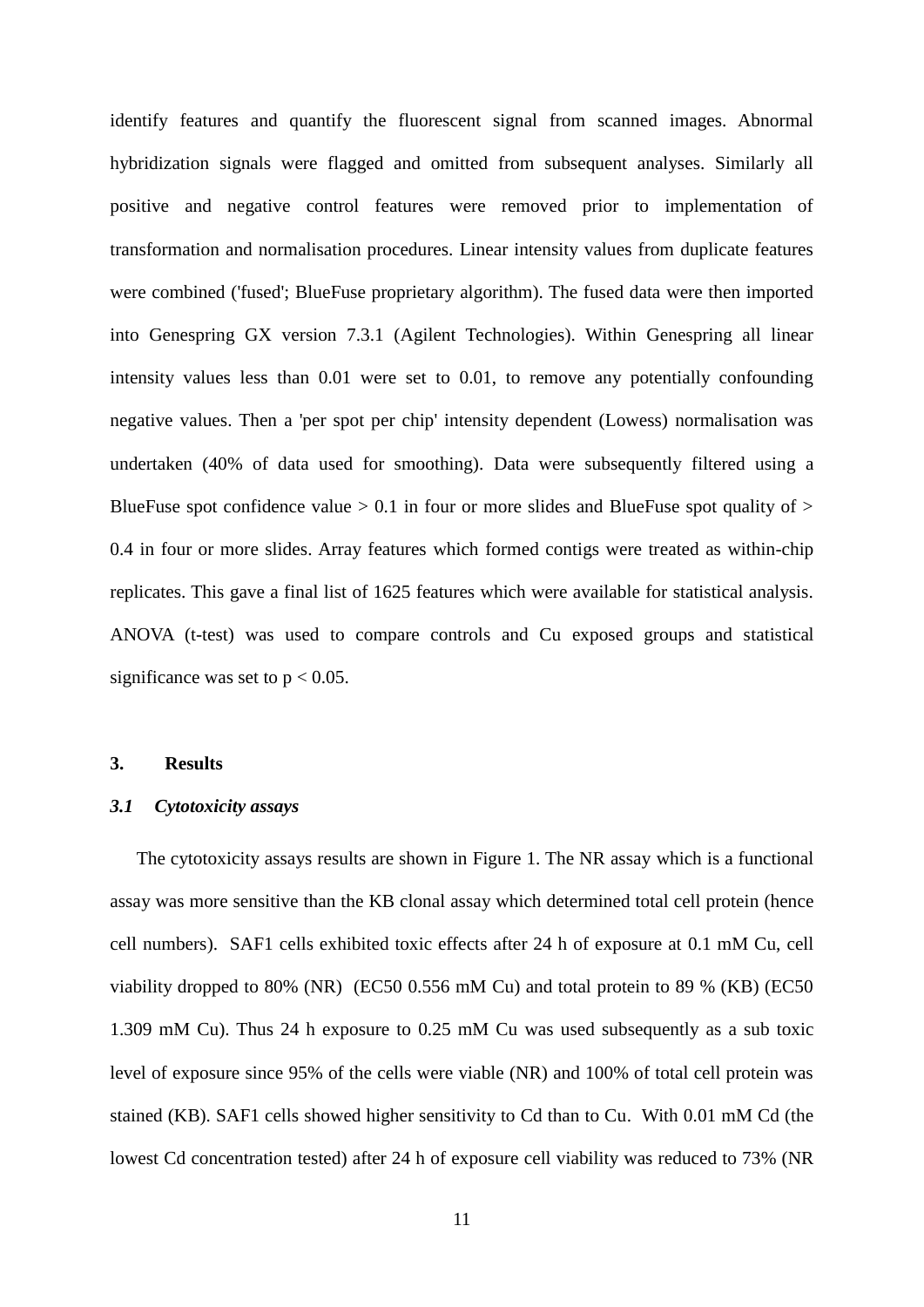assay) with an EC50 of 0.03 mM, the EC50 for cytotoxicity determined by the KB clonal assay was 0.335 mM.



**Figure 1. Cytotoxicity of CuSO<sup>4</sup> and CdCl<sup>2</sup> in L15 medium.** SAF1 cells were exposed for 24 h to a range of  $CuSO<sub>4</sub>$  and  $CdCl<sub>2</sub>$  concentrations (0.01-2.5 mM). Viability was assessed by NR uptake and total protein by KB staining. Y-axis shows % absorbance at 540 nm for KB and 492 nm for NR compared to controls (0 mM condition). EC50 values are represented in mM. Each data point represents the mean  $\pm$  S.D. (n= 4).

### **3.2 Gene Expression**

Following statistical analysis, performed in Genespring (ANOVA t-test,  $p<0.05$ ) the expression of 103 genes (contigs) were scored as changed by Cu exposure (Supplementary table). The application of a false discovery rate test did not return any genes, and we therefore applied a filter to return genes that were only 1.2 fold up- or down-regulated (16 genes; Table 2), and then validated the expression results for selected gens by qRT-PCR. The array was not large enough or sufficiently well annotated to undertake a reliable statistical GO analysis with Genespring. Analysis of the list of genes whose expression was changed by Cu showed that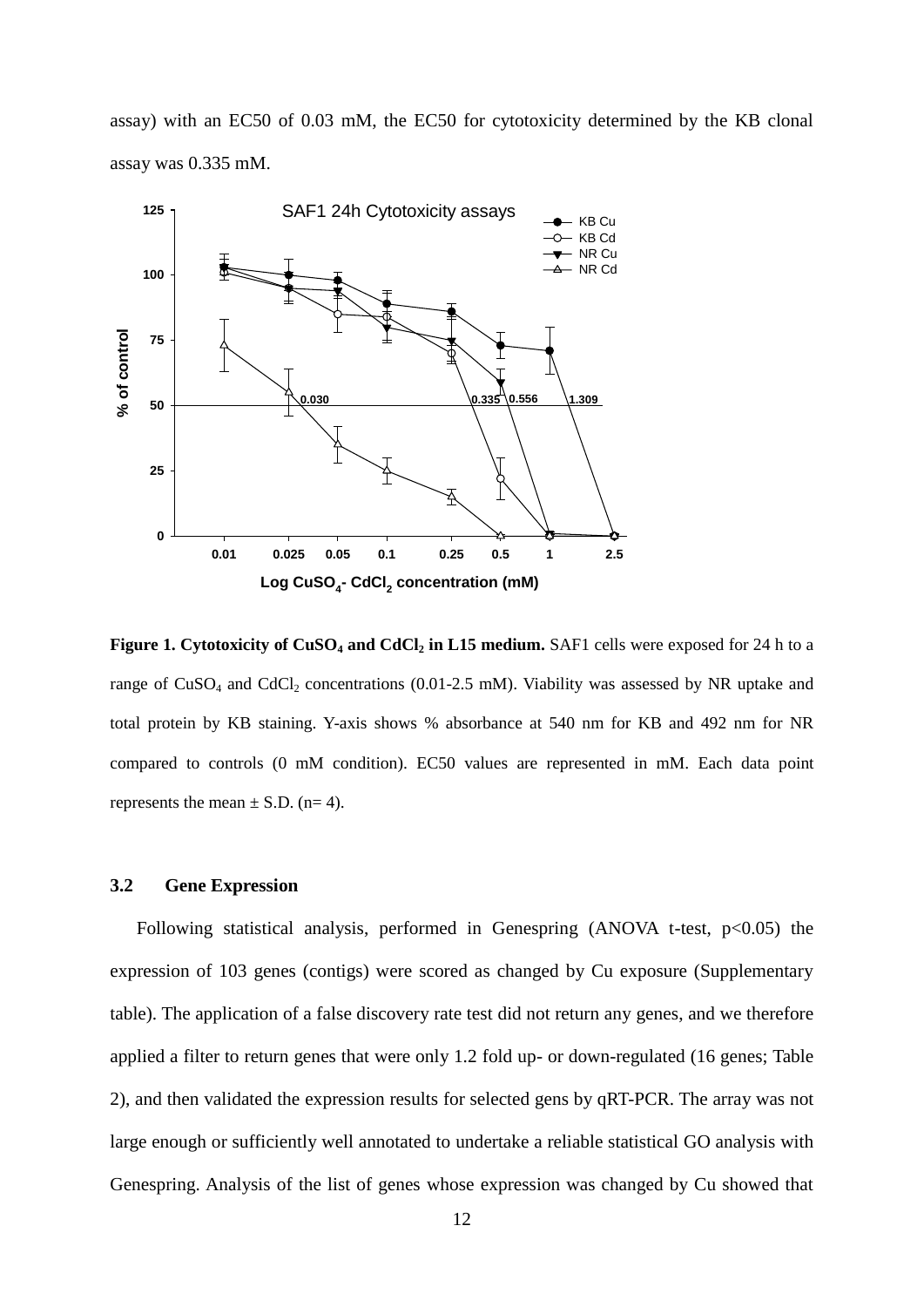two genes involved in copper homeostasis (*MT* and *ATP7A*) were significantly altered as was ferritin, which is involved in iron homeostasis. Interestingly, expression of three genes involved in protein translocation, secretion and trafficking, *Sec61*, *TRAP-α* and *TRAP-γ* were also altered. Selected genes which were changed according to microarray analysis were also measured by qRT-PCR (Table 2). All genes measured by qRT-PCR showed similar expression changes to those measured by microarray with the exception of cytochrome c oxidase, which showed a reduction in expression level on the array but an increase by qRT-PCR.

|                            | <b>Microarray</b> |               | qRT-PCR |               |                                 |                |  |
|----------------------------|-------------------|---------------|---------|---------------|---------------------------------|----------------|--|
| <b>Process</b>             | p-                | Fold          | $p-$    | Fold          | <b>Uniprot ID and Blast-Hit</b> | <b>GenBank</b> |  |
|                            | value             | <b>Change</b> | value   | <b>Change</b> |                                 |                |  |
| Copper homeostasis         | 0.0463            | 2.285         | 0.0001  | 7.4           | (AAC32738) metallothionein      | U58774         |  |
|                            | 0.0108            | 1.802         | 0.041   | 2.9           | (ACX37119) ATP7A                | GQ200817       |  |
| Iron homeostasis           | 0.0115            | 1.546         |         | $\sim$        | (FJ788424) ferritin M subunit   | DQ850994       |  |
|                            | 0.0065            | 1.252         | 0.028   | 2.1           | (P45433) TRAP- $\alpha$         | DQ850702       |  |
| Protein translocation      | 0.0156            | 1.215         | 0.036   | 2.1           | (Q7ZUR5) TRAP-γ                 | DQ850967       |  |
|                            | 0.0177            | 0.747         |         |               | (Q8AY34) Sec61 alpha subunit    | DQ849773       |  |
| Prot                       | 0.0422            | 0.816         |         |               | (Q5VZH5) PDZ and LIM            | DQ850471       |  |
| <i>processing/membrane</i> |                   |               |         |               | domain 1 (Elfin)                |                |  |
| targeting                  | 0.0468            | 1.328         |         |               | (Q4VBR7) N-                     | DQ850006       |  |
|                            |                   |               |         |               | myristoyltransferase 1          |                |  |
|                            | 0.0418            | 1.231         |         |               | (O97375) Scavenger receptor     | DQ850955       |  |
| Immune response            |                   |               |         |               | cysteine-rich protein type 12   |                |  |
|                            | 0.0041            | 0.763         |         |               | (Q9XS13) MHC class I antigen    | DQ850397       |  |
|                            |                   |               |         |               | (Fragment)                      |                |  |
| Immune/Blood               | 0.0182            | 0.812         |         |               | (Q6NYE1) Fibrinogen, B beta     | DQ850270       |  |
| coagulation                |                   |               |         |               | polypeptide                     |                |  |
| Proteome                   | 0.0213            | 0.816         |         |               | (Q6AZC1) 26S protease           | DQ849657       |  |
|                            |                   |               |         |               | regulatory subunit 8            |                |  |
| Oxidative                  | 0.0402            | 0.806         | 0.031   | 5.4           | (Q94TF4) Cytochrome c           | DQ850258       |  |
| Phosphorylation            |                   |               |         |               | oxidase subunit I               |                |  |
| Lipid Metabolism           | 0.0215            | 0.792         |         |               | (O42364) Apolipoprotein Eb      | DQ849686       |  |
|                            |                   |               |         |               | precursor (Apo-Eb)              |                |  |
|                            | 0.019             | 0.807         | 0.054   | 0.22          | (Q8JI26) C1q-like adipose       | DQ849868       |  |
| Unknown                    |                   |               |         |               | specific protein                |                |  |
|                            | 0.0316            | 0.463         |         |               | (Q6PS61) Ovary-specific C1q-    | DQ850938       |  |
|                            |                   |               |         |               | like factor                     |                |  |

Table 2. Genes whose expression was changed in SAF1 cells exposed to 25  $\mu$ M Cu for 4 hours.

Genes whose expression was smaller than 1.2 fold up or down were omitted. ANOVA (t-test) was performed between controls and Cu exposed groups and statistical significance was set to p < 0.05. qRT-PCR fold change values and p-values (n = 4;  $p<0.05$ ) were calculated by REST software. Microarray and qRT-PCR validation results are relative to 4h exposure. Further 16 features passing filters and statistcal testing, but which could not be identified due to low BLAST scores are omitted. The full list is reported in supplementary Table.

To distinguish the effects of Cu from the effects of other related metals, a subset of genes of interest were also measured in Zn- and Cd-treated SAF1cells from a simultaneous, parallel series of treatments (Figure 2). Significant effects were observed for both treatment and time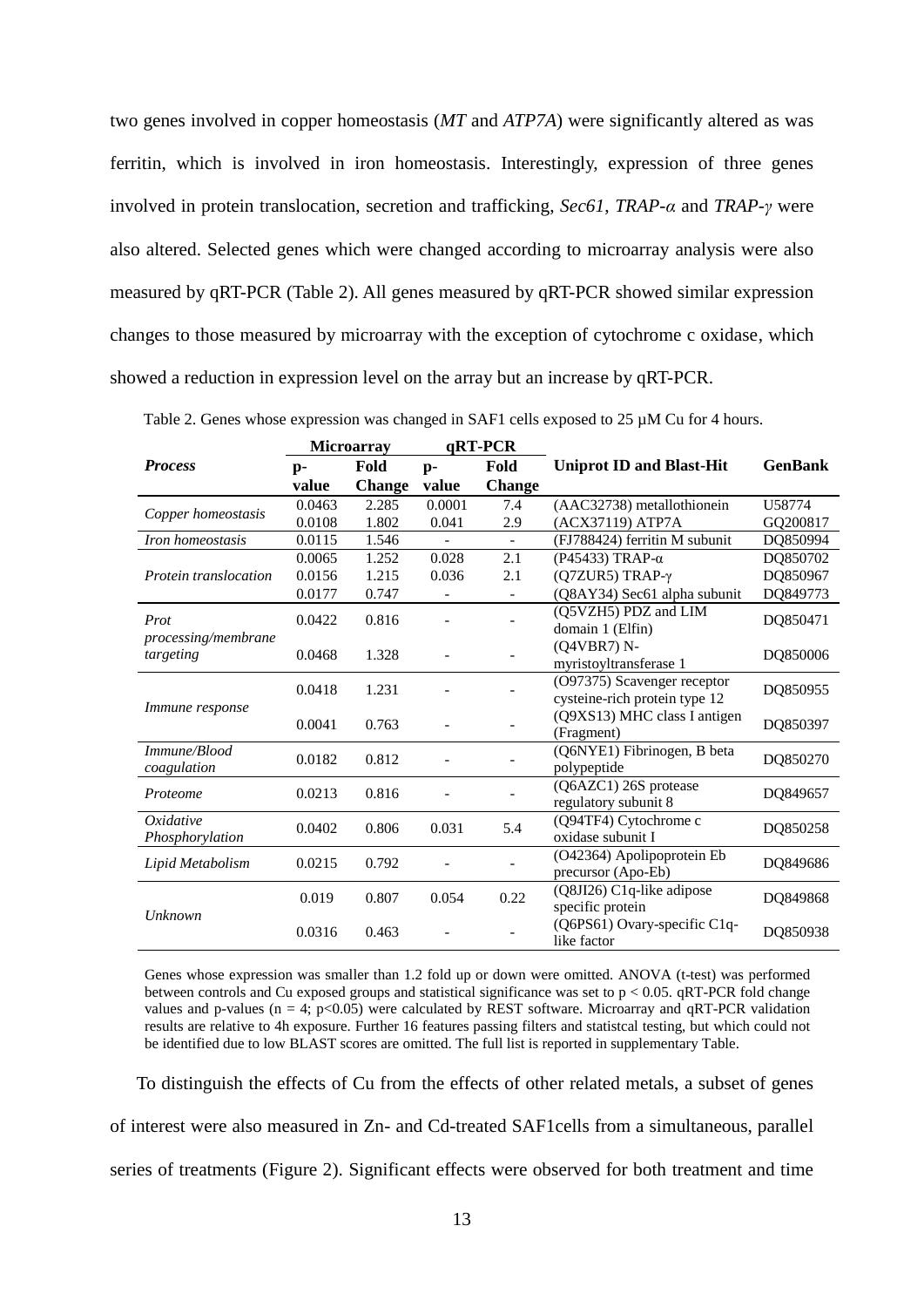after 2-way ANOVA. After 4 hours of exposure to metals the mRNA levels of the Cu transporters, *CTR1*, *ATP7A* or *ATOX1* were not changed when compared to controls in any of the metal-treated SAF1 cells, whilst MT mRNA levels were increased 5.1 fold and 23 fold by Cu- and Cd- exposure respectively. In addition, SAF1 cells exposed to Zn and Cd for 4 h showed increases in levels of GR of 2.6 and 5.5 fold respectively. Following 24 h exposure, Cu induced *ATP7A* mRNA level by 3.1 fold whilst *CTR1* and *ATOX1* mRNA levels were unaffected by metal exposures. All three metals induced *MT* mRNA between 15 and 300 fold, with Cd-exposed cells showing the highest level of *MT* induction and Cu the lowest. In Cuand Cd-exposed cells there was an induction of the oxidative stress marker *GR*. *CuZn/SOD* mRNA levels were unaffected by these levels of Cu, Zn or Cd in SAF1 cells.



**Figure 2. SAF1 transcriptional response to 25 µM Cu, 100 µM Zn and 10 µM Cd**. Gene expression measured by qRT-PCR of Cu transporter genes *CTR1*, *ATP7A* and *ATOX1* and *MT* and oxidative stress genes *GR* and *CuZn/SOD*. *CTR1*, *ATP7A*, *ATP7B*, *MT*, *GR* and *CuZn-SOD* copy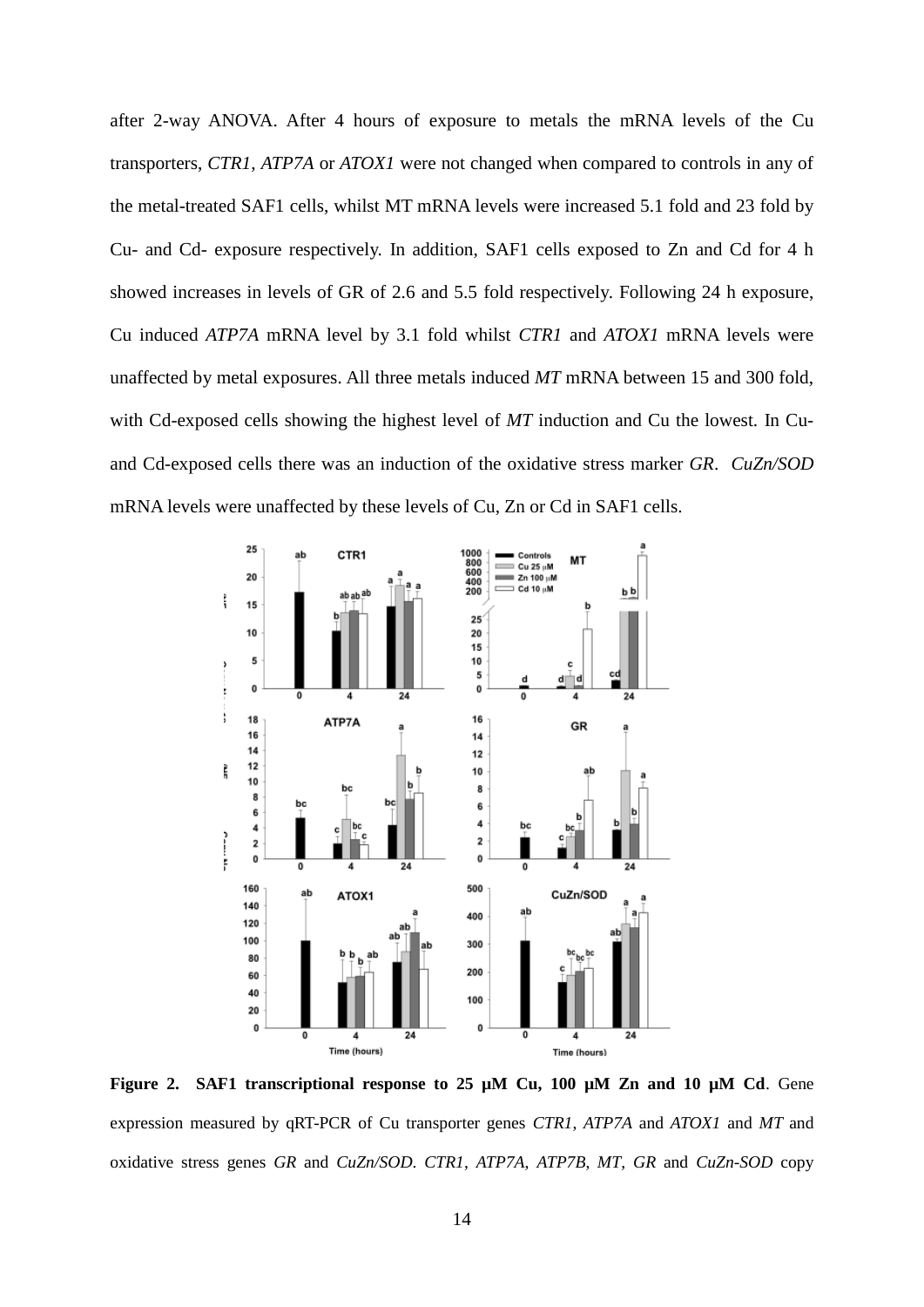numbers were normalized by geNorm using a normalization factor (NF) based on the geometric mean of *β-actin*, *EF1α* reference genes. Values are means ± S.D. n = 4. Lettering indicates significant differences following ANOVA and post-hoc Tukeys test  $(p<0.05)$ .

## **4. Discussion**

Sea bream SAF1 cells demonstrated a clear response to Cu which included increases in mRNAs for *ATP7A* and *MT*, as well as for components involved in protein translocation such as *Sec61*, *TRAP-α* and *TRAP-γ*. This response of *ATP7A* expression was specific for Cu exposure since it was not elicited by Cd or Zn treatment. The inductive effects on *MT* mRNA and *GR* mRNA were common to all three metal treatments indicating both a stimulation in metal detoxification ability and an oxidative stress response. These responses were in general agreement with previous *in vivo* results for sea bream where there were changes in tissue *ATP7A* mRNA levels after exposure to excess waterborne Cu (Minghetti et al., 2010). This was particularly apparent in the liver where waterborne Cu resulted in the induction of *ATP7A* as well as *MT* and *GR* mRNA levels. Additionally, in the liver, *ATP7B* mRNA levels were also induced. In SAF1 cells *ATP7B* mRNA was expressed at negligible levels under all treatments tested. This might be explained by the fact that SAF1 is a fibroblast-like cell line and the low level of *ATP7B* expression in SAF1 cells is in line with the characteristics of this cellular type (Kuo et al., 1997).

*MT* induction is known to be transcriptionally regulated by different stimuli including metals, glucocorticoids and oxidative stress (Coyle et al., 2002). The zinc finger metal transcription factor-1 (MTF1) modulates *MT* induction by binding to specific *cis*-acting promoter elements (Andrews 2000; Bury et al., 2008). The mechanism by which MTF1 senses intracellular variation in metals is not completely understood. It is hypothesised that MTF1 activation occurs through mobilization of free pools of Zn from other proteins by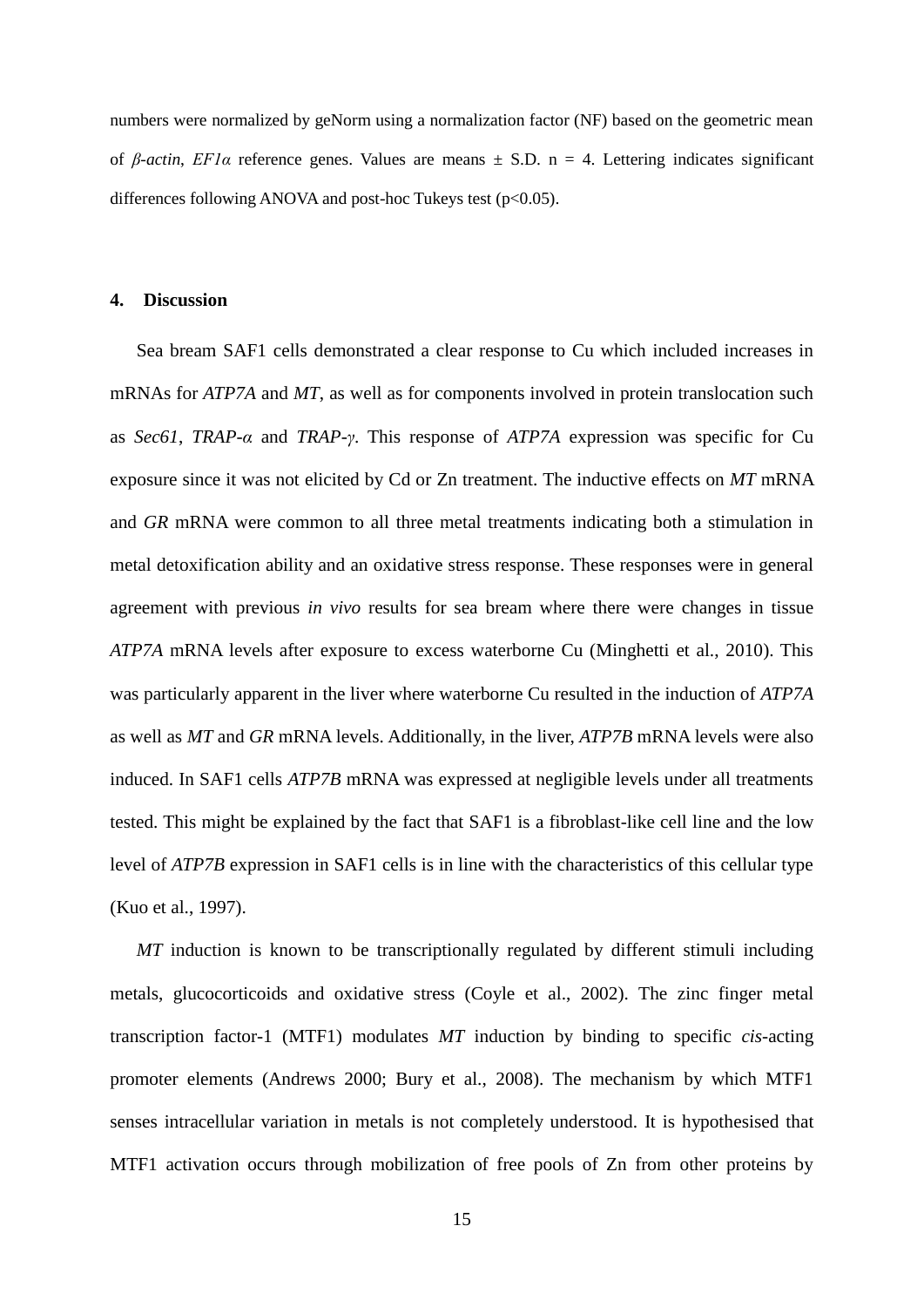metals such as Cd or oxidative stress (Li et al., 2006). However, there is also evidence for induction of *MT* by silver and arsenic through mechanisms other then Zn mobilization (Mayer et al., 2003; He and Ma 2009). Importantly, since neither Cd nor Zn resulted in changes in *ATP7A* mRNA, it is likely that the increase in *ATP7A* expression caused by Cu treatment is not by an MTF1-dependent mechanism.

One of the most sensitive and consistent responses to oxidative stress is an increase in glutathione reductase activity both in mammals where it is regulated by the oxidative stressactivated transcription factor Nrf2 (Harvey et al., 2009) and in fish, where it is used as a biomarker (Sturve et al., 2008). In the present study, in SAF-1 cells *GR* mRNA levels were induced both by Cd and Cu indicating that these exposures elicited oxidative stress which is in accord with previous *in vivo* results (Minghetti et al., 2008; Hansen et al., 2006). In SAF1 exposure to 100 µM Zn induced a 2.6 fold induction of GR mRNA after 4 hours, but returning to control levels after 24 h exposure suggesting that SAF1 cells have efficient homeostatic mechanisms which regulate Zn intracellular concentration. Murine GR is regulated by the oxidative stress-activated transcription factor Nrf2 (Harvey et al, 2009), and although similar oxidative mechanisms may also play a role in MT induction (Ohtsuji et al., 2008), the lack of change in *ATP7A* mRNA after Cd treatment suggests that Cu is not affecting ATP7A mRNA expression *via* a mechanism dependent on oxidative stress. Recently Singleton et al. (2010) have provided evidence that the reversible glutaredoxin1-catalysed glutathionylation of the Cu-binding Cys residues of ATP7A is required for normal copper transport. Since depletion of glutathione inhibits the Cu-transporting activity of ATP7A, the induction of GR shown in our study may be part of the cellular response to excess Cu, working to maintain glutathione levels in order to facilitate Cu excretion by ATP7A.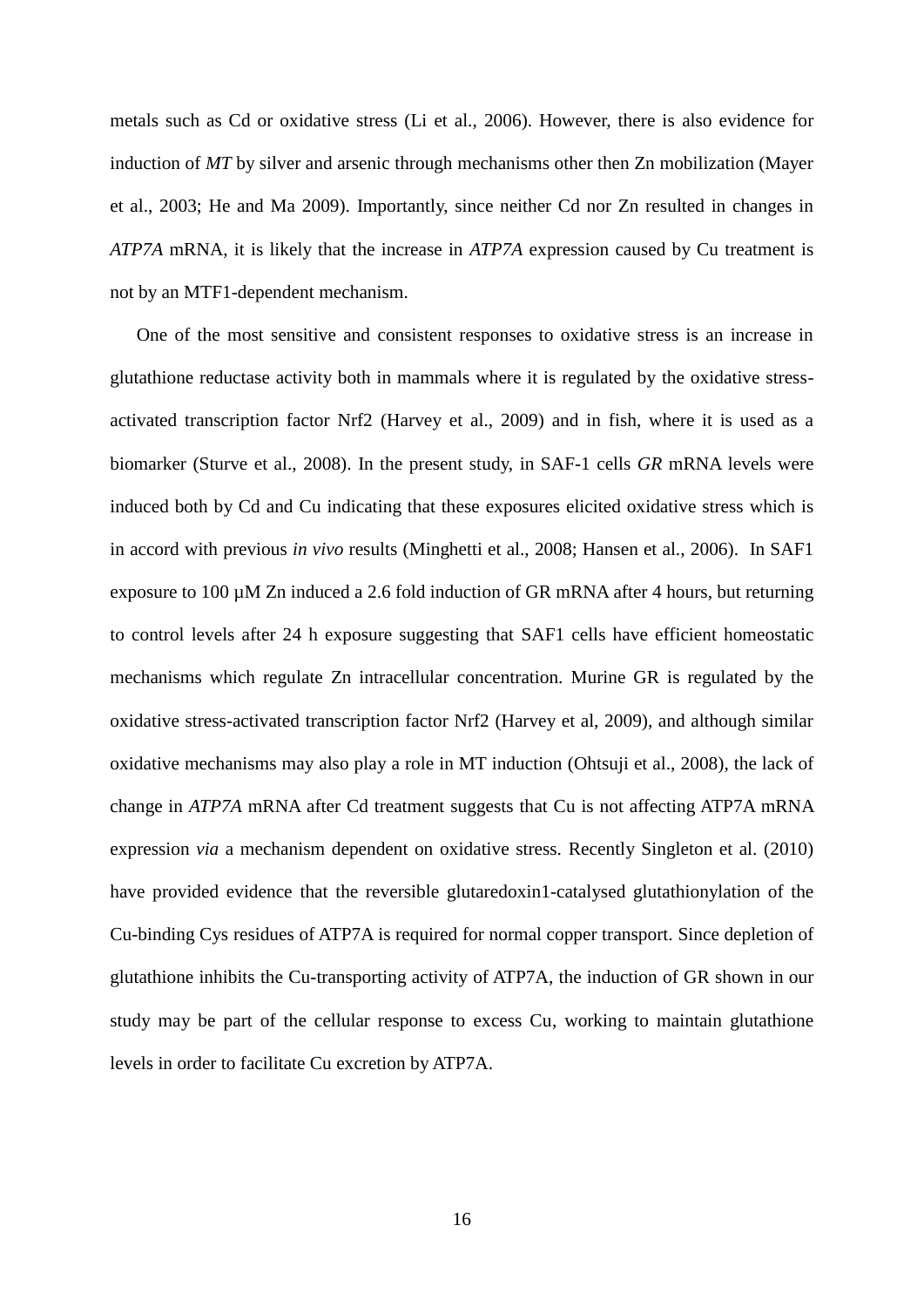In contrast to *GR, CuZn/SOD* mRNA level were unaltered by the conditions applied in this experiment. This could suggest that *CuZn/SOD* is not as sensitive as *GR* at the mRNA level in response to metal toxicity.

Microarray analysis also highlighted an increase in ferritin mRNA levels. A similar response, attributed to metal-induced oxidative stress has been reported in mammals (Torti and Torti 2002) and a microarray analysis of copper exposed fish, *Solea senegalensis*, also identified an increase in ferritin mRNA as a response (Prieto-Alamo et al., 2009). The response of the ferritin gene further highlights the inter-relationships between iron and copper metabolism and in the ferroxidases responsible for their uptake (Sharp 2004).

Overall the specific induction of *ATP7A* by Cu compared to the response of *MT* to all metals tested, suggest that there may be a specific intracellular Cu sensor which mediates *ATP7A* transcription. Although the transcriptomic analysis reported here was limited by the relatively small number of available and annotated features on the array, SAF1 cells exposed to excess Cu (25 μM for 4 hours) indicated that, in addition to *ATP7A* and *MT* induction, the pathways most significantly affected were protein transport, trafficking and secretion (Table 2), principally represented by three genes of the translocon (*TRAPα*, *TRAPγ* and *Sec61*), these proteins are responsible for the translocation of proteins from the cytosol to the luminal space of the ER (Menetret et al., 2008). The connection between Cu homeostasis andthe translocon pathway is currently unknown. However, interestingly, changes in Sec61 gene expression have been previously reported in fish exposed to Cu (Osuna-Jimenez et al., 2009). suggesting that the relation between these pathways should be further investigated.

Previously, most similar studies have focused on mammalian ATP7A regulation at the post-translational level and several of these studies have shown that the translocation of ATP7A from a compartment localized within the trans-Golgi network to a compartment near the plasma membrane is required for regulation of intracellular Cu levels (Nyasae et al., 2007;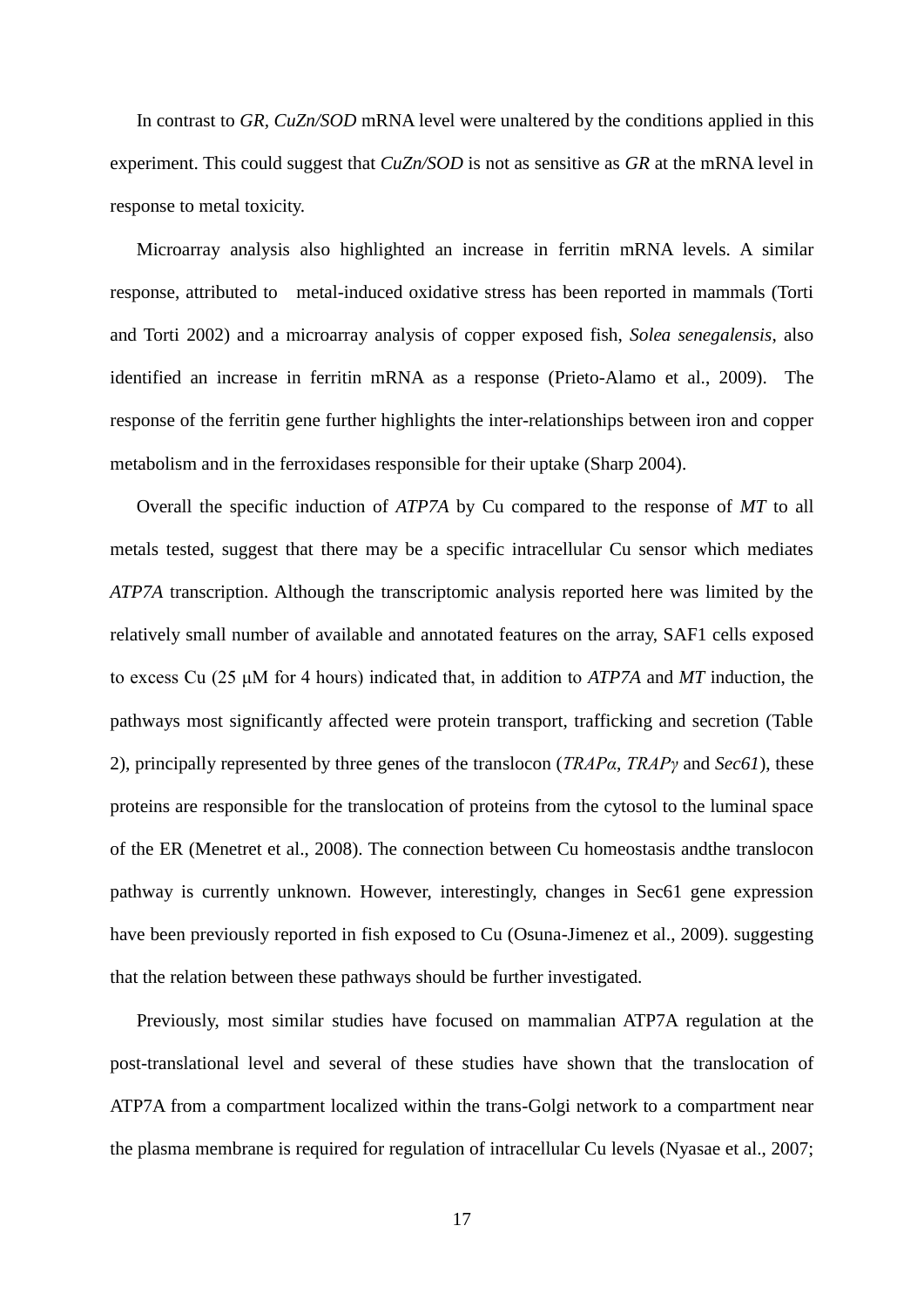Lutsenko et al., 2008). Transcriptional regulation of *ATP7A* levels in liver and intestine of zebrafish and sea bream exposed to waterborne Cu (Craig et al., 2009; Minghetti et al., 2010) and in rat intestine after Cu-exposure (Bauerly et al., 2005) indicate an additional mechanism of regulation in Cu efflux. Thus the transcriptional regulation of *ATP7A* and of cytosol/ER protein translocation imply that both elevated Cu efflux effected by *ATP7A* and an increase in metal-detoxification capacity by *MT* induction observed in the present study are all important responses to conditions of excess Cu.

In conclusion we have shown that Cu specifically induces *ATP7A* mRNA in a fish cell line by a mechanism which appears to be distinct from either MTF1 regulation or from oxidativestress mediated gene regulation. This effect of Cu on *ATP7A* is accompanied by changes in expression of mRNAs for components of the protein translocation pathway, consistent with known mechanisms of intracellular Cu regulation by *ATP7A*. Finally, the SAF1 cell line represents a useful system in which to study Cu homeostasis in fish, and may enable Cudependent mechanisms of *ATP7A* gene regulation to be elucidated in future.

### **Acknowledgments**

We thank Dr James Bron for assistance in GeneSpring analysis.

#### References

- Andrews, G. K., 2000. Regulation of metallothionein gene expression by oxidative stress and metal ions. Biochem. Pharmacol. 59, 95-104.
- Auslander, M., Yudkovski, Y., Chalifa-Caspi, V., Herut, B., Ophir, R., Reinhardt, R., Neumann, P., Tom, M., 2008. Pollution-Affected Fish Hepatic Transcriptome and Its Expression Patterns on Exposure to Cadmium. Mar. Biotechnol. 10, 250-261.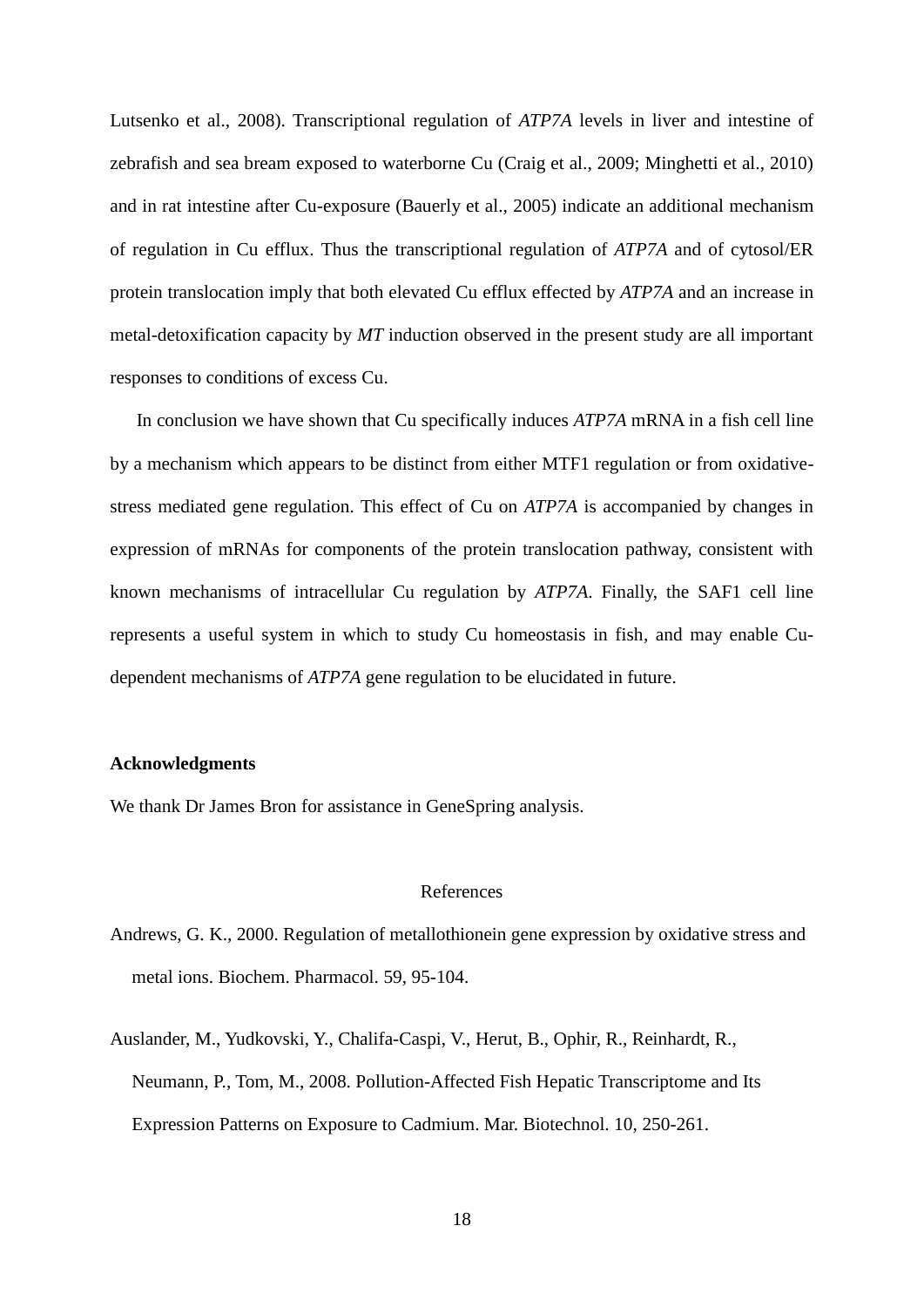- Bauerly, K. A., Kelleher, S. L., Lonnerdal, B., 2005. Effects of copper supplementation on copper absorption, tissue distribution, and copper transporter expression in an infant rat model. Am. J. Physiol-Gastr. L. 288, G1007-G1014.
- Bejar, J., Borrego, J. J., Alvarez, M. C., 1997. A continuous cell line from the cultured marine fish gilt-head seabream (*Sparus aurata L.*). Aquaculture 150, 143-153.
- Borenfreund, E., Puerner, J. A., 1985. Toxicity determined in vitro by morphological alterations and neutral red absorption. Toxicol. Let. 24, 119-124.
- Bury, N. R., Chung, M. J., Sturm, A., Walker, P. A., Hogstrand, C., 2008. Cortisol stimulates the zinc signaling pathway and expression of metallothioneins and ZnT1 in rainbow trout gill epithelial cells. Am. J. Physiol-Reg I. 294, R623-R629.
- Clothier, R., Gottschalg, E., Casati, S., Balls, M., 2006. The FRAME alternatives laboratory database. 1. In vitro basal cytotoxicity determined by the Kenacid blue total protein assay. ATLA: Alternatives to Lab Animals 34, 151-175.
- Cohen, R., Chalifa-Caspi, V., Williams, T., Auslander, M., George, S., Chipman, J., Tom, M., 2007. Estimating the Efficiency of Fish Cross-Species cDNA Microarray Hybridization. Mar. Biotechnol. 9, 491-499.
- Coyle, P., Philcox, J. C., Carey, L. C., Rofe, A. M., 2002. Metallothionein: the multipurpose protein. Cell. Mol. Life Sci. 59, 627-647.
- Craig, P. M., Galus, M., Wood, C. M., McClelland, G. B., 2009. Dietary iron alters waterborne copper-induced gene expression in soft water acclimated zebrafish (*Danio rerio*). Am. J. Physiol-Reg I. 296, R362-R373.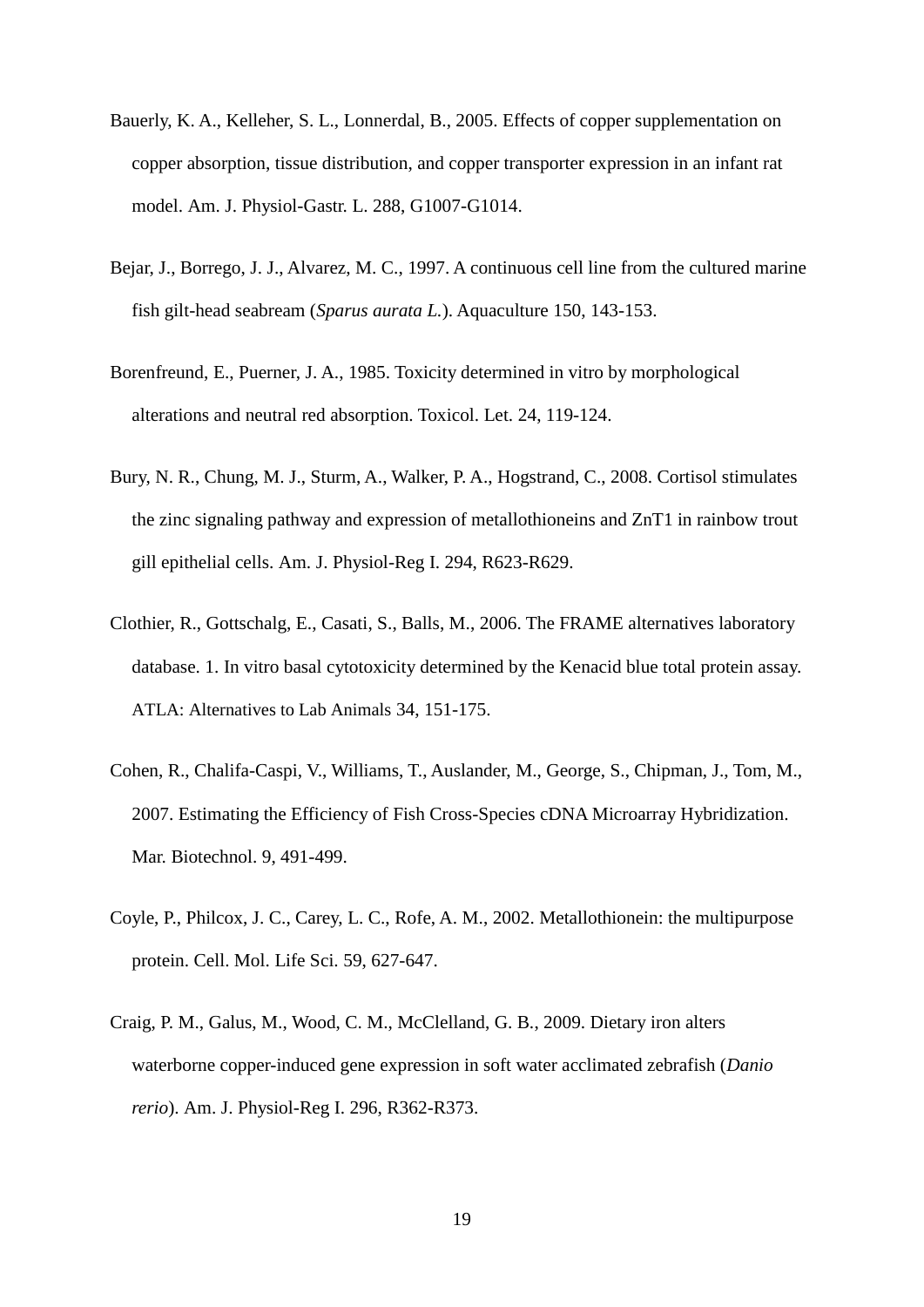- Denizeau, F., Marion, M., 1989. Toxicity of Cadmium, Copper, and Mercury to Isolated Trout Hepatocytes. Can. J. Fish Aquat. Sci. 47, 1038-1042.
- Halliwell, B., Gutteridge, J. M., 1984. Oxygen toxicity, oxygen radicals, transition metals and disease. Biochem. J. 219, 1-14.
- Hansen, B. H., Romma, S., Garmo, O. A., Olsvik, P. A., Andersen, R. A., 2006. Antioxidative stress proteins and their gene expression in brown trout (*Salmo trutta*) from three rivers with different heavy metal levels. Comp. Biochem. Phys. C 143, 263-274.
- Harvey, C. J., Thimmulappa, R. K., Singh, A., Blake, D. J., Ling, G., Wakabayashi, N., Fujii, J., Myers, A., Biswal, S., 2009. Nrf2-regulated glutathione recycling independent of biosynthesis is critical for cell survival during oxidative stress. Free Radical Bio. Med. 46, 443-453.
- He, X., Ma, Q., 2009. Induction of Metallothionein I by Arsenic via Metal-activated Transcription Factor 1. J. Biol. Chem. 284, 12609-12621.
- Kim, B. E., Nevitt, T., Thiele, D. J., 2008. Mechanisms for copper acquisition, distribution and regulation. Nat. Chem. Biol. 4, 176-185.
- Kling, P. G., Olsson, P. E., 2000. Involvement of differential metallothionein expression in free radical sensitivity of RTG-2 and CHSE-214 cells. Free Radical Bio. Med. 28, 1628- 1637.
- Krumschnabel, G., Manzl, C., Berger, C., Hofer, B., 2005. Oxidative stress, mitochondrial permeability transition, and cell death in Cu-exposed trout hepatocytes. Toxicol. Appl. Pharm. 209, 62-73.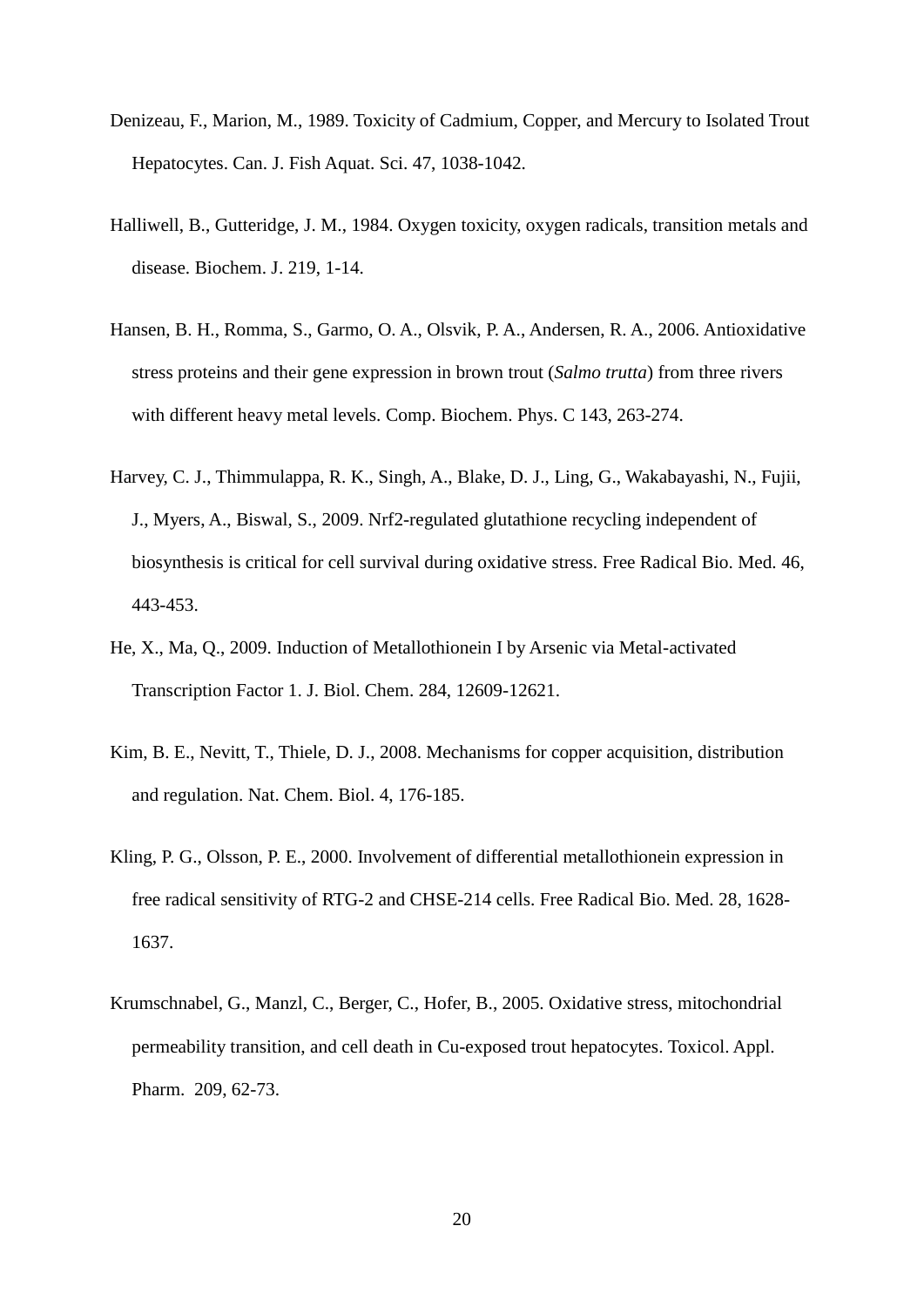- Kuo, Y. M., Gitschier, J., Packman, S., 1997. Developmental expression of the mouse mottled and toxic milk genes suggests distinct functions for the Menkes and Wilson disease copper transporters. Hum. Mol. Genet. 6, 1043-1049.
- Li, Y., Kimura, T., Laity, J. H., Andrews, G. K., 2006. The Zinc-Sensing Mechanism of Mouse MTF-1 Involves Linker Peptides between the Zinc Fingers. Mol. Cell. Biol. 26, 5580- 5587.
- Lutsenko, S., Gupta, A., Burkhead, J. L., Zuzel, V., 2008. Cellular multitasking: The dual role of human Cu-ATPases in cofactor delivery and intracellular copper balance. Arch. Biochem. Biophys. 476, 22-32.
- Mayer, G. D., Leach, A., Kling, P., Olsson, P. E., Hogstrand, C., 2003. Activation of the rainbow trout metallothionein-A promoter by silver and zinc. Comp. Biochem. Phys. B 134, 181-188.
- Menetret, J. F., Hegde, R. S., Aguiar, M., Gygi, S. P., Park, E., Rapoport, T. A., Akey, C. W., 2008. Single Copies of Sec61 and TRAP Associate with a Nontranslating Mammalian Ribosome. Structure 16, 1126-1137.
- Minghetti, M., Leaver, M. J., Carpene, E., George, S. G., 2008. Copper transporter 1, metallothionein and glutathione reductase genes are differentially expressed in tissues of sea bream (*Sparus aurata*) after exposure to dietary or waterborne copper. Comp. Biochem. Phys. C 147, 450-459.
- Minghetti, M., Leaver, M. J., George, S. G., 2010. Multiple Cu ATPase genes are differentially expressed and transcriptionally regulated by Cu exposure in Sea bream, *Sparus aurata*. Aquat. Toxicol. 97, 23-33.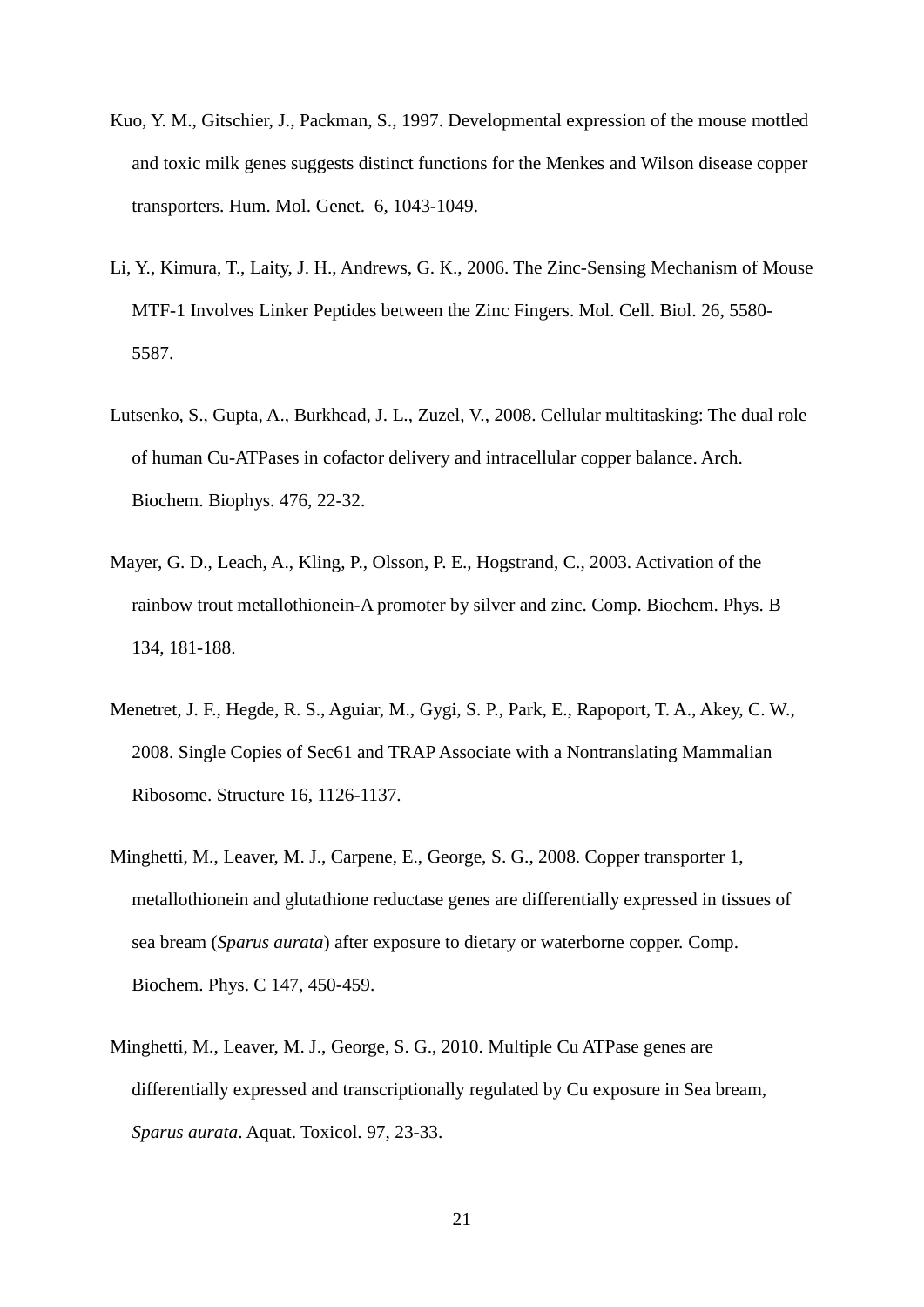- Muylle, F., Robbens, J., De Coen, W., Timmermans, J. P., Blust, R., 2006. Cadmium and zinc induction of ZnT-1 mRNA in an established carp cell line, Comp. Biochem. Phys. C 143, 242-251.
- Nyasae, L., Bustos, R., Braiterman, L., Eipper, B., Hubbard, A., 2007. Dynamics of endogenous ATP7A (Menkes protein) in intestinal epithelial cells: copper-dependent redistribution between two intracellular sites. Am. J. Physiol-Gastr. L. 292, G1181-G1194.
- Ohtsuji, M., Katsuoka, F., Kobayashi, A., Aburatani, H., Hayes, J. D., Yamamoto, M., 2008. Nrf1 and Nrf2 Play Distinct Roles in Activation of Antioxidant Response Elementdependent Genes. J. Biol. Chem. 283, 33554-33562.
- Osuna-Jimenez, I., Williams, T.D., Prieto-Alamo, M.J., Abril, N., Chipman, J.K., Pueyo, C., 2009. Immune- and stress-related transcriptomic responses of Solea senegalensis stimulated with lipopolysaccharide and copper sulphate using heterologous cDNA microarrays. Fish Shellfish Immunol. 26, 699–706.
- Pfaffl, M. W., Horgan, G. W., Dempfle, L., 2002. Relative expression software tool (REST(C)) for group-wise comparison and statistical analysis of relative expression results in real-time PCR. Nucleic Acids Res. 30, e36.
- Prieto-Alamo, M. J., Abril, N., Osuna-Jimenez, I., Pueyo, C., 2009. Solea senegalensis genes responding to lipopolysaccharide and copper sulphate challenges: Large-scale identification by suppression subtractive hybridization and absolute quantification of transcriptional profiles by real-time RT-PCR. Aquat. Toxicol. 91, 312-319.
- Puig, S., Thiele, D. J., 2002. Molecular mechanisms of copper uptake and distribution. Curr. Opin. Chem. Biol. 6, 171-180.